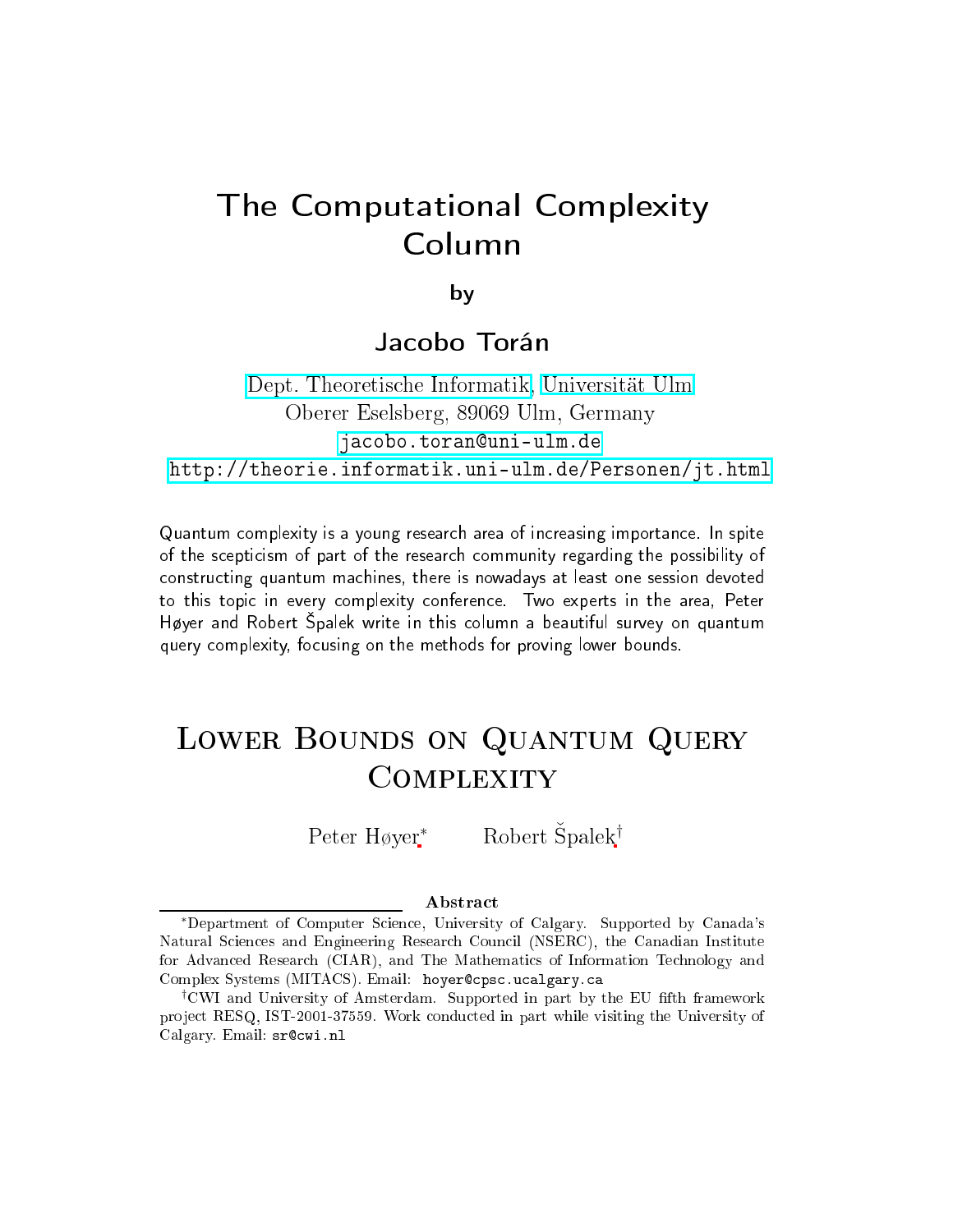Shor's and Grover's famous quantum algorithms for factoring and searching show that quantum computers can solve certain computational problems significantly faster than any classical computer. We discuss here what quantum computers *cannot* do, and specifically how to prove limits on their computational power. We cover the main known te
hniques for proving lower bounds, and exemplify and ompare the methods.

#### 1 Introduction

The very first issue of the Journal of the ACM was published in January 1954. It was the first journal devoted to computer science. For its 50th anniversary volume, published in January 2003, editors-inhief Joseph Y. Halpern asked winners of the Turing Award and the Nevanlinna Prize to discuss up to three problems that they thought would be major problems for computer science in the next 50 years. Nevanlinna Prize winner Leslie G. Valiant [54] describes three problems, the first of which is on physically realizable models for computation and formalizes the setting by defining: "We therefore call our class PhP, the class of physically constructible polynomial resource computers." He then formulates the problem by: " $[t]$ o phrase a single question, the full characterization of PhP," and argues that "this single question appears at this time to be scientifically the most fundamental in computer science."

On January 26, this year, Nobel Laureate David Gross gave a CERN Colloquium presentation on "The future of physics" [28]. He discusses "25 questions that might guide physi
s, in the broadest sense, over the next 25 years," and includes as questions 15 and 16 "Complexity" and "Quantum Computing." In July, this year, the Science magazine celebrated its 125th anniversary by "explor  $\left[\frac{\text{ing}}{\text{ang}}\right]$  125 big questions that face scientific enquiry over the next quarter-century"  $[46]$ . Among the top 25, is the question of "What are the limits of conventional computing?" Charles Seife writes: "[T]here is a realm beyond the classical computer: the quantum," and he discusses the issue of determining "what quantum-mechanical properties make quantum omputers so powerful.

In this issue of the Bulletin of the EATCS, we would like to offer an introduction to the topic of studying limitations on the power of quantum omputers. Can quantum omputers really be more powerful than traditional omputers? What an quantum omputers not do? What proof te
hniques are used for proving bounds on the computational power of quantum computers? It is a highly active area of research and flourishing with profound and beautiful theorems. Though deep, it is fortunately also an accessible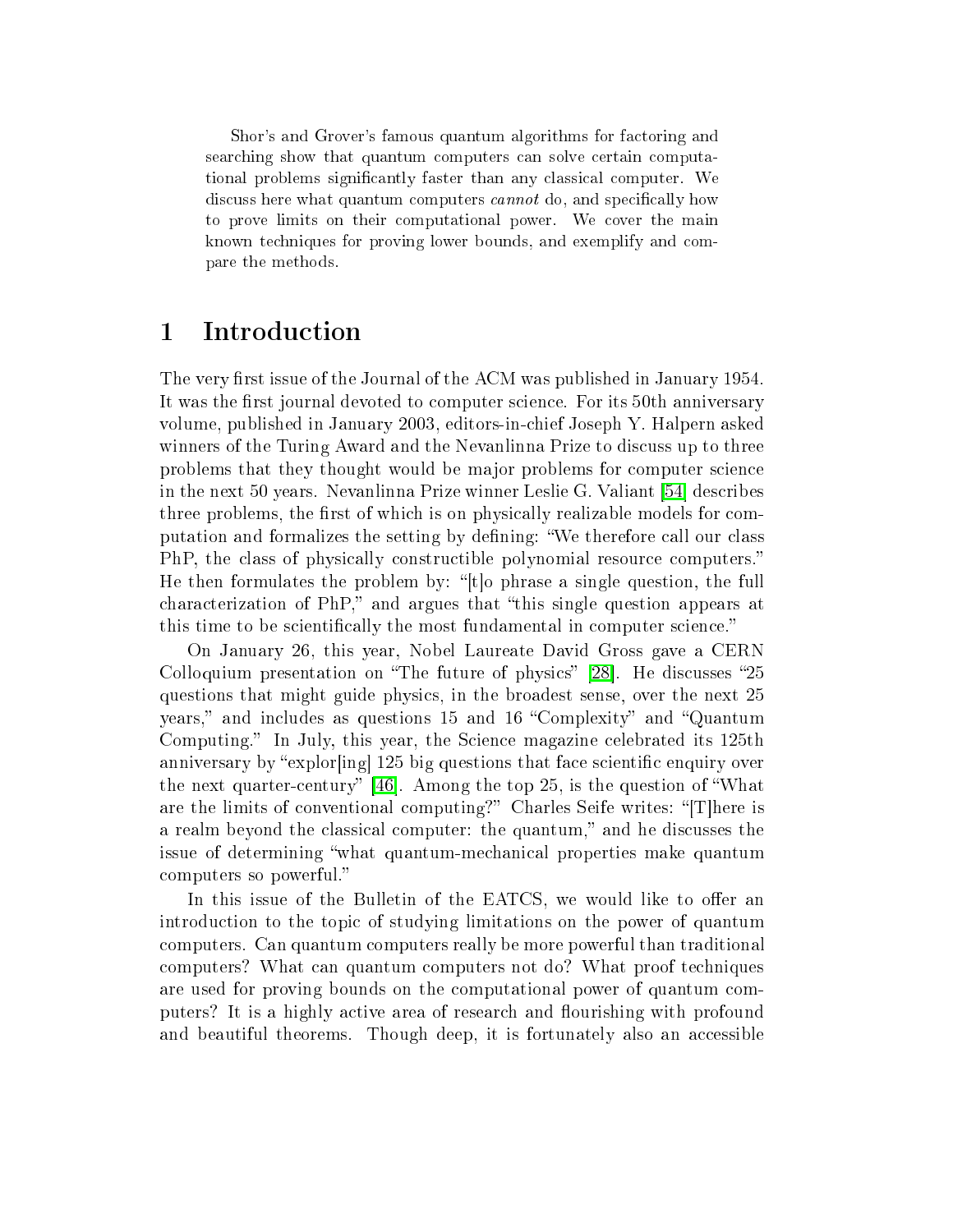area, based on basic principles and simple concepts, and one that does not require spe
ialized prior knowledge. One aim of this paper is to show this by providing a fairly complete introduction to the two most successful methods for proving lower bounds on quantum omputations, the adversary method and the polynomial method. Our survey is biased towards the adversary method sin
e it is likely the least familiar method and it yields very strong lower bounds. This paper is meant to be supplemented by the excellent survey of Buhrman and de Wolf [19] on decision tree complexities, published in 2002 in the journal Theoretical Computer Science.

We demonstrate the methods on a running example, and for this, we use one of the most basi algorithmi questions one may think of: that of searching an ordered set. Can one implement ordered searching significantly faster on a quantum computer than applying a standard  $\Theta(\log N)$  binary sear
h algorithm?

The rest of the paper is organized as follows. We motivate and define our models of computation in the next section. We then discuss very basic priniples used in proving quantum lower bounds in Se
tion [3](#page-5-0) and use them to establish our first lower bound method, the adversary method, in Section [4.](#page-7-0) We discuss how to apply the method in Section [5,](#page-10-0) and its limitations in Sec-tion [6.](#page-13-0) We then give an introduction to the second method, the polynomial method, in Section [7.](#page-16-0) We compare the two methods in Section [8](#page-18-0) and give a few final remarks in Section [9.](#page-21-0)

We have aimed at limiting prior knowledge on quantum computing to a bare minimum. Sentences and paragraphs with kets and bras ( $|$ this is a ket $\rangle$ ) and (this is a bra) can either safely be skipped, or substituted with columnvectors and row-vectors, respectively.

### 2 Quantum query complexity

Many quantum algorithms are developed for the soalled ora
le model in which the input is given as an oracle so that the only knowledge we can gain about the input is in asking queries to the oracle. The input is a finite bitstring  $x \in \{0,1\}^N$  of some length N, where  $x = x_1 x_2 \dots x_N$ . The goal is to compute some function  $F: \{0,1\}^N \to \{0,1\}^m$  of the input x. Some of the fun
tions we onsider are boolean, some not. We use the shorthand notation  $[N] = \{1, 2, \ldots, N\}.$ 

As our measure of complexity, we use the query complexity. The query complexity of an algorithm A computing a function  $F$  is the number of queries used by A. The query complexity of  $F$  is the minimum query complexity of any algorithm computing  $F$ . We are interested in proving lower bounds on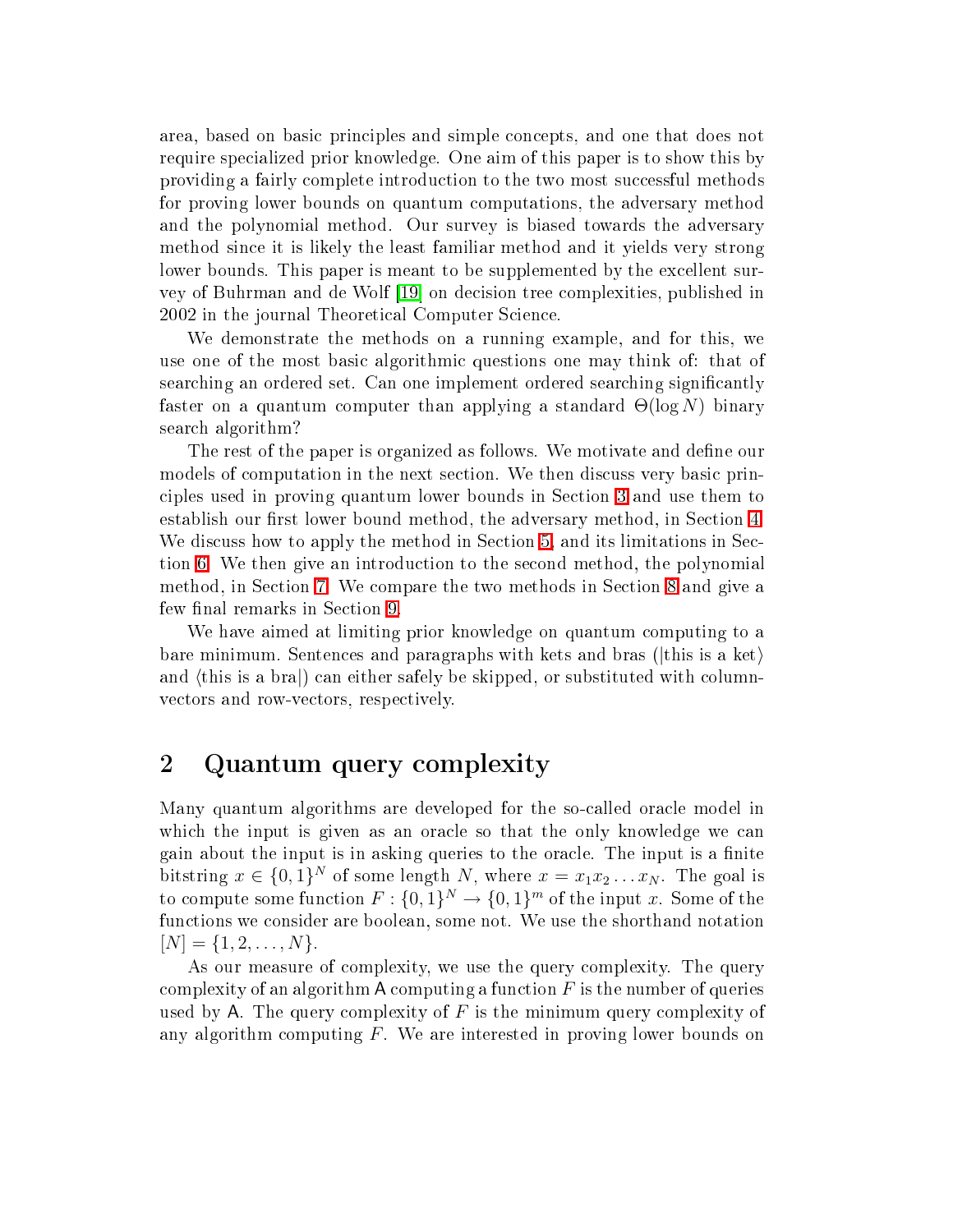the query complexity of specific functions and consider methods for computing su
h lower bounds.

An alternative measure of complexity would be to use the time complexity whi
h ounts the number of basi operations used by an algorithm. The time complexity is always at least as large as the query complexity since each query takes one unit step, and thus a lower bound on the query omplexity is also a lower bound on the time omplexity. For most existing quantum algorithms, including Grover's algorithm  $[27]$ , the time complexity is within poly-logarithmi fa
tors of the query omplexity. A notorious ex
eption is the soalled Hidden Subgroup Problem whi
h has polynomial query omplexity [23], yet polynomial time algorithms are known only for some instances of the problem.

The oracle model is called decision trees in the classical setting. A classical query consists of an index  $i \in [N]$ , and the answer of the bit  $x_i$ . There is a natural way of modeling a query so that it is reversible. The input is a pair  $(i, b)$ , where  $i \in [N]$  is an index and  $b \in \{0, 1\}$  a bit. The output is the pair  $(i, b \oplus x_i)$ , where the bit b is flipped if  $x_i = 1$ . There are (at least) two natural ways of generalizing a query to the quantum setting, in whi
h we require all operations to be unitary. The first way is to consider a quantum query as a unitary operator that takes two inputs  $|i\rangle|b\rangle$ , where  $i \in [N]$  and  $b \in \{0,1\}$ , and outputs  $|i\rangle|b \oplus x_i\rangle$ . The oracle is then simply just a linear extension of the reversible query given above. We extend the definition of the ora
le so that we an simulate a non-query, and we allow it to take some arbitrary ancilla state  $|z\rangle$  with  $z \geq 0$  as part of the input and that is acted upon trivially,

$$
\mathsf{O}'_x|i, b; z\rangle = \begin{cases} |i, b; z\rangle & \text{if } i = 0 \text{ or } x_i = 0\\ |i, b \oplus 1; z\rangle & \text{if } i \in [N] \text{ and } x_i = 1. \end{cases}
$$
(1)

The ancilla  $|z\rangle$  contains any additional information currently part of the quantum state that is not involved in the query.

The second way is to consider a quantum query as a unitary operator  $\mathsf{O}_x$  that takes only the one input  $|i\rangle$  and outputs  $(-1)^{x_i}|i\rangle$ , where  $i \in [N]$ . We say that the oracle is "computed in the phases" by  $O_x$ . Both operators  $\mathsf{O}_x'$  and  $\mathsf{O}_x$  square to the identity, i.e., they are their own inverses, and thus unitary. The two operators are equivalent up to a factor of two in that one query to either ora
le an be simulated by two queries to the other ora
le. Though the first way is possibly the more intuitive, we shall adapt the second way as it is very onvenient when proving lower bounds. Again, we extend the definition of the oracle  $\mathsf{O}_x$  so that it also embodies a non-query, and we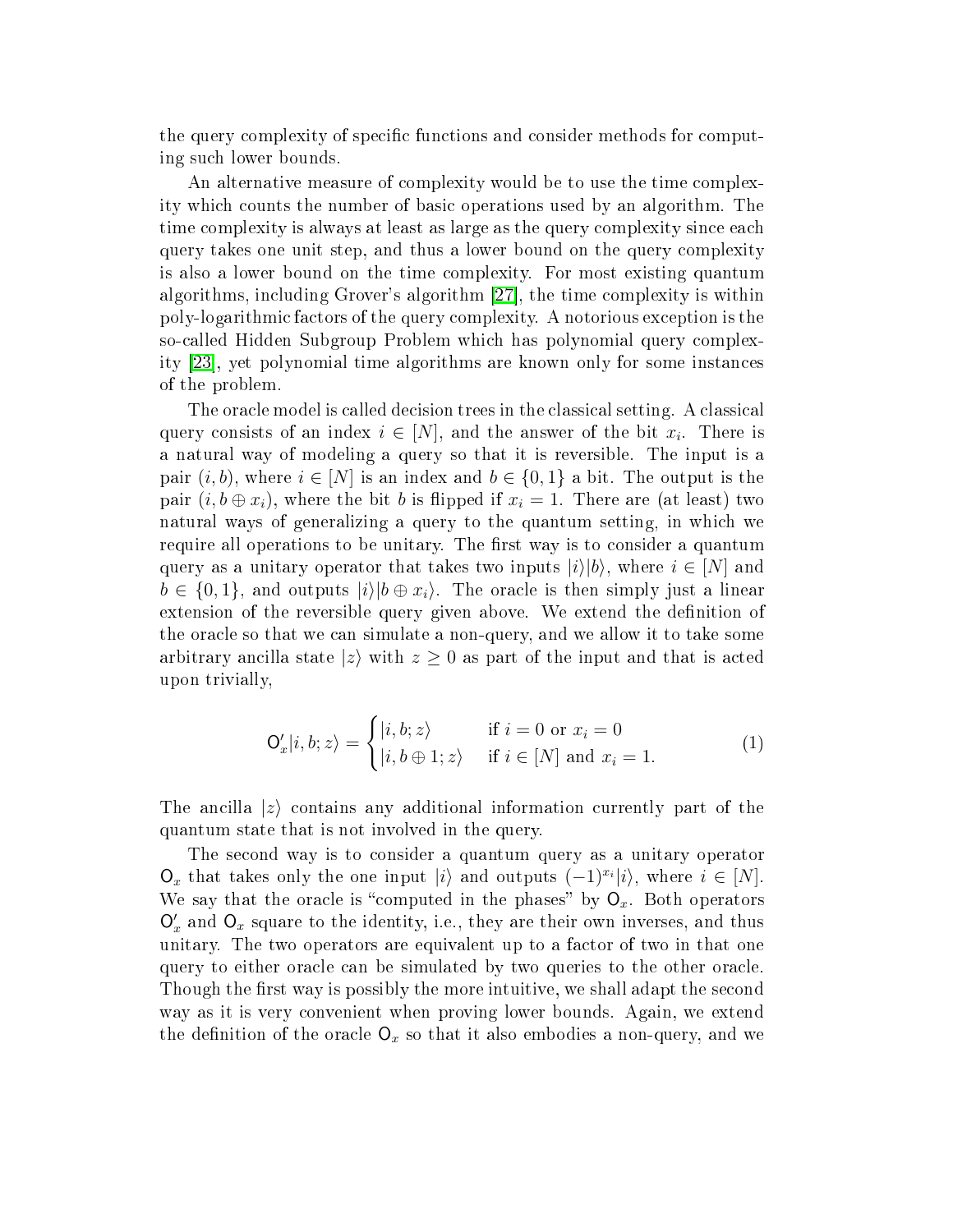allow it to take some arbitrary ancilla state  $|z\rangle$  that is not acted upon,

$$
\mathsf{O}_{x}|i; z\rangle = \begin{cases} |i; z\rangle & \text{if } i = 0\\ (-1)^{x_i}|i; z\rangle & \text{if } 1 \le i \le N. \end{cases}
$$
 (2)

We may think of one query as a one-round exchange of information between two parties, the algorithm and the oracle. In the classical setting, the algorithm sends an index  $i \in [N]$  to the oracle, and the oracle responds with one bit of information, namely  $x_i$ . In the quantum setting, the algorithm sends the  $log_2(N)$  qubits  $|i\rangle$  to the oracle  $\mathsf{O}_x$ , and the oracle responds with  $(-1)^{x_i}|i\rangle$ . The algorithm and oracle thus exchange a total number of  $2\log_2(N)$  qubits, and thus, a quantum query to  $\mathsf{O}_x$  can convey up to  $2\log_2(N)$ classical bits of information about the oracle by Holevo's theorem [\[31,](#page-25-0) 20] and superdense coding [18].

Information theoretically, a function  $F: \{0,1\}^N \to \{0,1\}^{\log_2(N)}$  that outputs at most  $O(\log_2(N))$  bits, can potentially be solved by a constant number of queries to the oracle. An example of such a problem is the Deutsch-Jozsa problem [22], which is to distinguish balanced boolean functions from constant functions. (A function F is constant if  $F(x) = F(y)$  for all inputs x, y, and it is balanced if it is not constant and  $|F^{-1}(F(x))| = |F^{-1}(F(y))|$ for all inputs  $x, y$ .)

A quantum algorithm in the ora
le model starts in a state that is independent of the oracle. For convenience, we choose the state  $|0\rangle$  in which all qubits are initialized to 0. It then evolves by applying arbitrary unitary operators U to the system, alternated with queries  $O_x$  to the oracle x, followed by a conclusive measurement of the final state, the outcome of which is the result of the omputation. In symbols, <sup>a</sup> quantum algorithm A that uses T queries, computes the final state

$$
|\psi_x^T\rangle = \mathsf{U}_T \mathsf{O}_x \mathsf{U}_{T-1} \cdots \mathsf{U}_1 \mathsf{O}_x \mathsf{U}_0 |0\rangle \tag{3}
$$

which is then measured. If the algorithm computes some function  $F$ :  $\{0,1\}^N \to \{0,1\}^m$ , we measure the m leftmost bit of the final state  $|\psi_x^T\rangle$ , producing some outcome w. The success probability  $p_x$  of A on input  $x \in \{0,1\}^N$  is the probability that  $w = F(x)$ . For complete functions  $F: \{0,1\}^N \to \{0,1\}^m$ , we define the success probability of A as the minimum of  $p_x$  over all  $x \in \{0,1\}^N$ . For partial functions  $F : S \to \{0,1\}^m$ , where  $S \subseteq \{0,1\}^N$ , we take the minimum over S only. A quantum algorithm A has error at most  $\epsilon$  if the success probability of A is at least  $1 - \epsilon$ . Let  $Q_{\epsilon}(F)$ denote the minimum query complexity of any quantum algorithm that computes F with two-sided error at most  $\epsilon$ , and as common, let  $Q_2(F) = Q_{1/3}(F)$ denote the two-sided bounded error complexity with  $\epsilon = 1/3$ .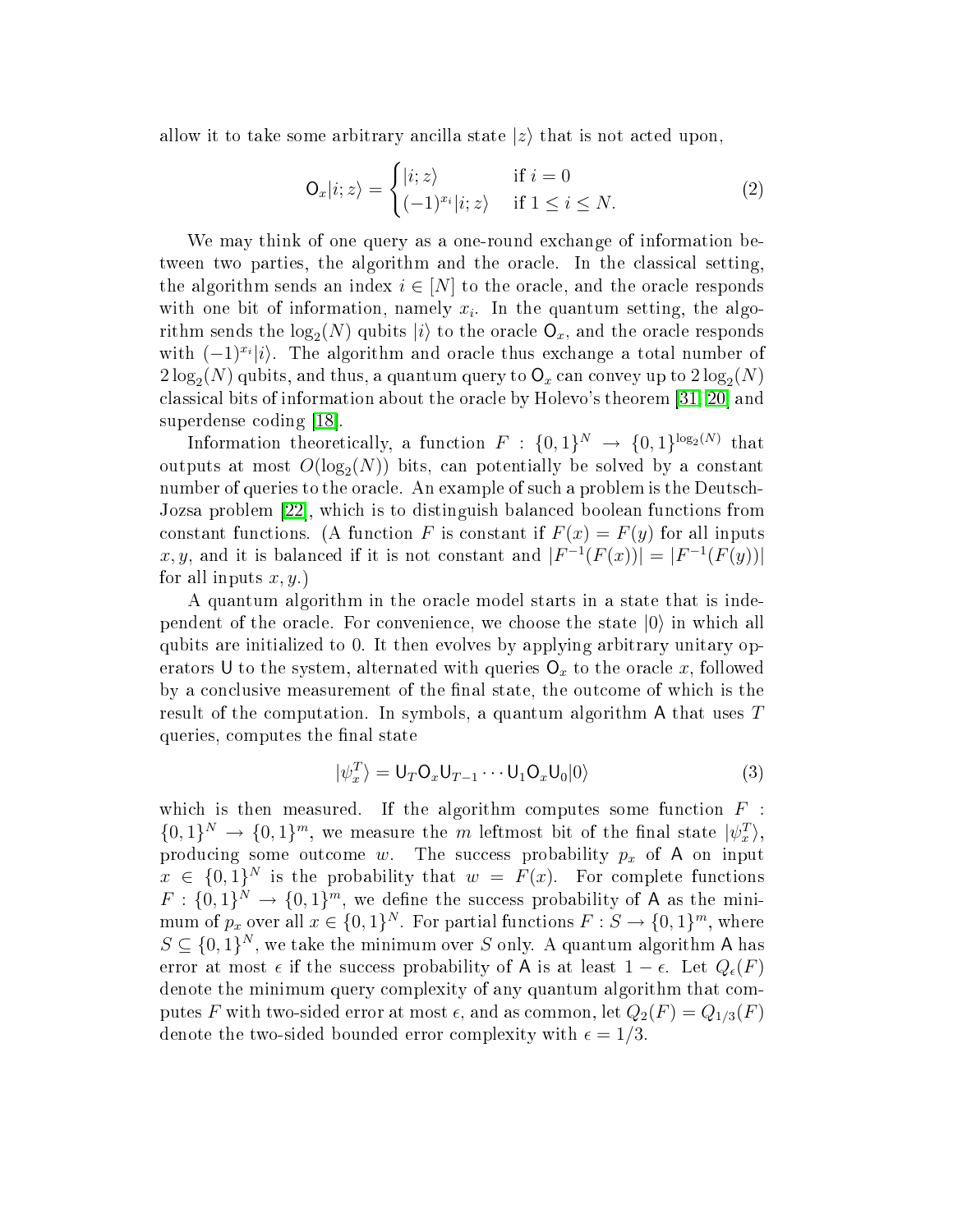As our running example, we use the well-known ordered searching problem. In the oracle model, the input to ordered searching is an N-bit string  $x = (x_1, \ldots, x_N)$ . We are promised that  $x_i \leq x_{i+1}$  for all  $1 \leq i < N$  and that  $x_N = 1$ , and the goal is to find the leftmost 1, i.e., the index  $i \in [N]$  for which  $x_i = 1$  and no index  $j < i$  exists with  $x_j = 1$ .

Given: An *N*-bit string  $x = (x_1, x_2, \ldots, x_N)$  given as an oracle.

**Promise:**  $x_i \le x_{i+1}$  for  $1 \le i \le N$  and  $x_N = 1$ .

**Output:** Index *i* such that  $x_i = 1$  and either  $x_{i-1} = 0$  or  $i = 1$ .

The classical query complexity of ordered searching is  $\lceil \log_2(N) \rceil$  and is a
hieved by standard binary sear
hing. The quantum query omplexity is at most  $0.45 \log_2 N$ , due to the work of high school student M. B. Jacokes in collaboration with Landahl and Brookes [33] (See also [\[24,](#page-24-7) 30]). Using the adversary method, we show that their algorithm is within a factor of about two of being optimal.

#### <span id="page-5-0"></span><sup>3</sup> Distinguishing hard inputs

The first quantum lower bound using adversary arguments was given by Bennett, Bernstein, Brassard, and Vazirani in [8]. They show that any quantum query algorithm an be sensitive to at most quadrati
ally many ora
le bits, which implies a lower bound of  $\Omega(\sqrt{N})$  for Grover's problem [27] and thus proves that Grover's  $O(\sqrt{N})$  algorithm is optimal. Grover's problem is a search problem in which we are given an N-bit string  $x \in \{0,1\}^N$  as an oracle, and the goal is to find an index i for which  $x_i = 1$ , provided one exists. Interestingly, the lower bound of Bennett et al. was proved in 1994, well before Grover defined his search problem. In 2000, Ambainis 3 found an important generalization of the method and coined it "adversary arguments."

A onstru
tive interpretation of basi adversary arguments is in terms of distinguishability. We will thus not be on
erned about omputing the function  $F$ , but merely interested in distinguishing oracles. Consider some algorithm A that computes some function  $F$  in the oracle model, and consider two inputs  $x, y \in \{0, 1\}^N$  for which  $F(x) \neq F(y)$ . Since A computes F, it must in particular be capable of distinguishing between oracle x and oracle y. For a given problem we try to identify *pairs of oracles* that are hard to distinguish. If we can identify hard input pairs, we may derive a good lower bound. However, a aveat is that using only the very hardest input pairs does not yield good lower bounds for some problems, and we are thus naturally led to also consider less hard input pairs. A remedy is to use *weights* that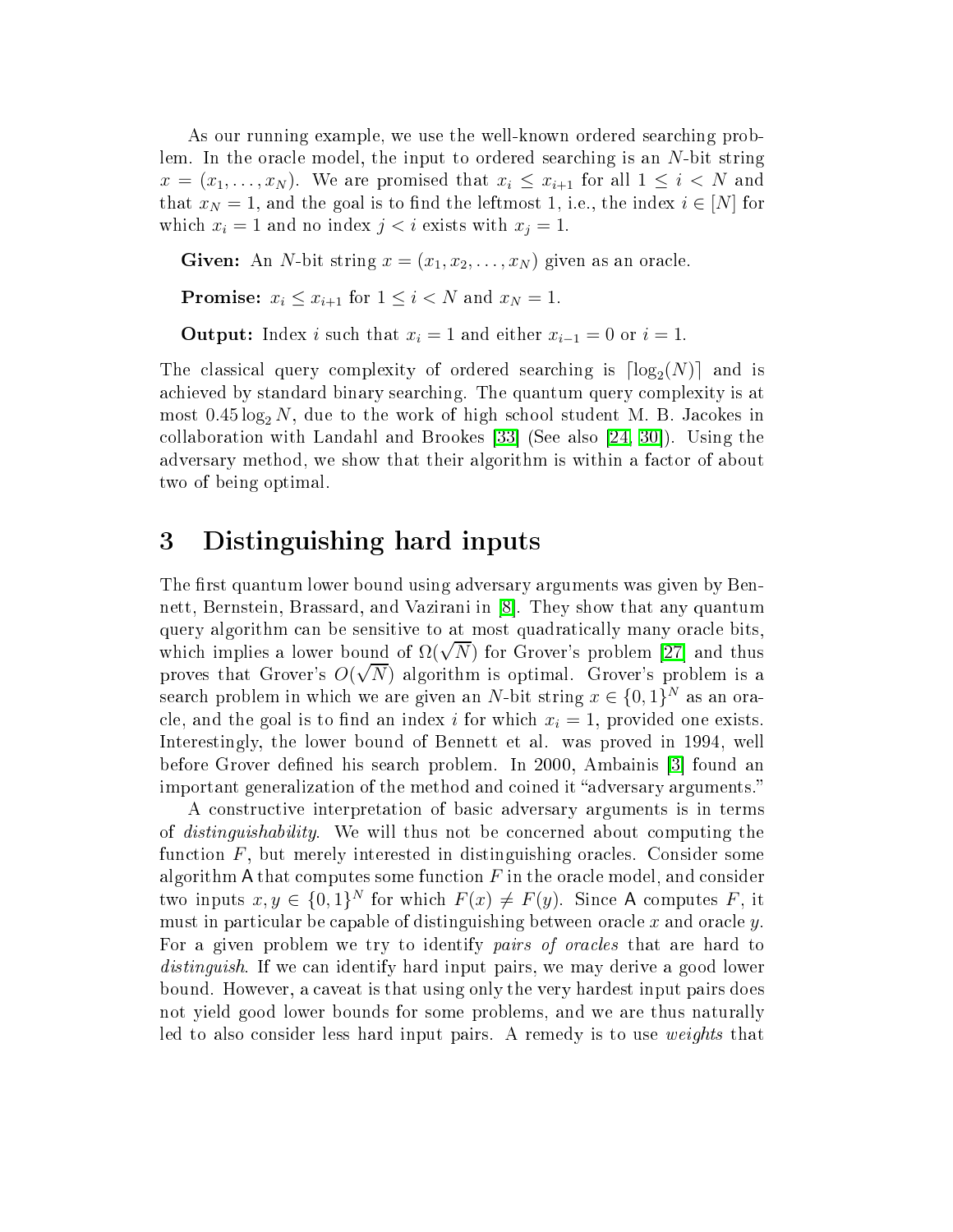capture the hardness of distinguishing each pair of oracles, and to do so, we define a matrix  $\Gamma$  of dimension  $2^N \times 2^N$  that takes non-negative real values,

$$
\Gamma: \{0, 1\}^{N} \times \{0, 1\}^{N} \to \Re_{0}^{+}.
$$
 (4)

We require that  $\Gamma$  is symmetric and that  $\Gamma[x, y] = 0$  whenever  $F(x) =$  $F(y)$ . We say that  $\Gamma$  is a *spectral adversary matrix for* F if it satisfies these two conditions. The symmetry condition on  $\Gamma$  states that we are concerned about distinguishing *between* any two inputs  $x, y$ . We are not concerned about distinguishing x from y, nor distinguishing y from x. We discuss this subtlety further in Section [5](#page-10-0) below when considering alternative definitions of weighted adversary arguments. The spe
tral adversary matrix Γ allows us to apture both total and partial fun
tions, as well as non-boolean fun
tions. Since we are only concerned about distinguishability, once we have specified the entries of  $\Gamma$ , we may safely ignore the underlying function  $F$ .

Weighted adversary arguments were first used by Høyer, Neerbek, and Shi in [30] to prove a lower bound of  $\Omega(\log N)$  for ordered searching and  $\Omega(N \log N)$  for sorting. Barnum and Saks [16] used weighted adversary  $\alpha_1$ ,  $\alpha_2$ ,  $\beta$ ,  $\beta$ ,  $\beta$ ,  $\beta$ ,  $\beta$ ,  $\alpha$ ,  $\beta$ ,  $\beta$ ,  $\beta$ ,  $\beta$ ,  $\beta$ ,  $\beta$ ,  $\beta$ ,  $\alpha$ ,  $\beta$ ,  $\alpha$ ,  $\alpha$ ,  $\beta$ ,  $\alpha$ ,  $\alpha$ ,  $\beta$ ,  $\alpha$ ,  $\alpha$ ,  $\beta$ ,  $\alpha$ ,  $\alpha$ ,  $\alpha$ ,  $\alpha$ ,  $\alpha$ ,  $\alpha$ ,  $\alpha$ ,  $\alpha$ ,  $\alpha$ ,  $\alpha$ , introduced the notion  $\Gamma$  that we adapt here. Barnum, Saks, and Szegedy extended their work in  $[17]$  and derived a general lower bound on the query complexity of F in terms of spectral properties of matrix  $\Gamma$ . Their lower bound has a very elegant and short formulation, a basi proof, and aptures important properties of adversary methods, and we shall thus adapt mu
h of their terminology.

As dis
ussed above, the key to prove a good lower bound is to pi
k a good adversary matrix Γ. For our running example of ordered sear
hing, whi
h is a partial non-boolean function, we use the following weights.

Example: Ordered Seaching 1. The weight on the pair  $(x, y)$  is the inverse of the Hamming distance of x and y,

 $\Gamma^{\text{search}}[x,y] = \begin{cases} \frac{1}{|F(x)-F(y)|} & \text{if } x \text{ and } y \text{ are valid and distinct inputs to } F \end{cases}$ 0 otherwise.

(5)

The larger Hamming distan
e between x and y, the easier it is to distinguish them, and the smaller weight is assigned to the pair.

<span id="page-6-0"></span>We have to choose how to measure distinguishability. The possibly simplest measure is to use inner products. Two quantum states are distinguishable with certainty if and only if they are orthogonal, and they can be distinguished with high probability if and only if their inner produ
t has small absolute value.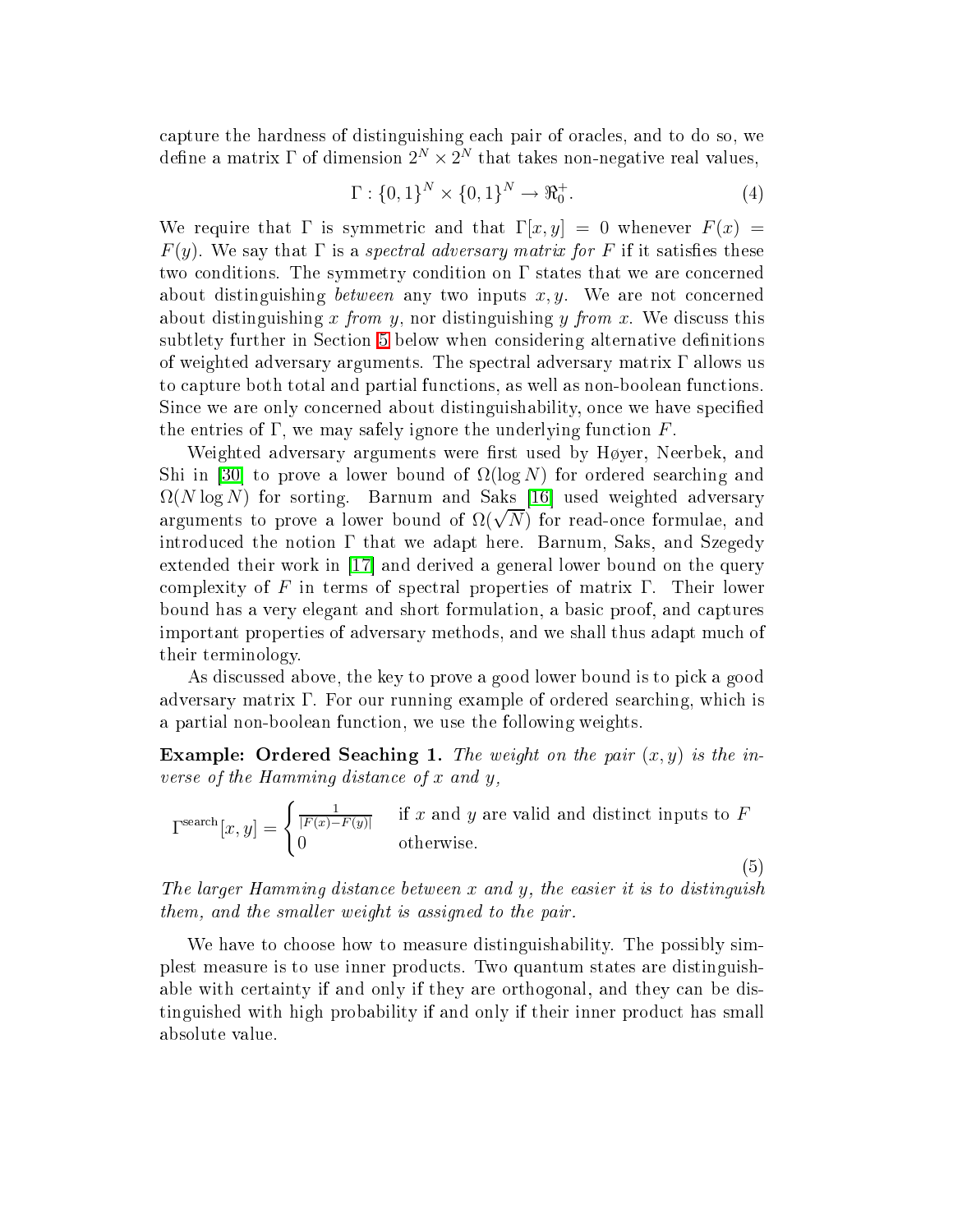**Fact 1.** Suppose we are given one of two known states  $|\Psi_x\rangle, |\Psi_y\rangle$ . There exists a measurement that correctly determines which of the two states we are given with error probability at most  $\epsilon$  if and only if  $|\langle \Psi_x | \Psi_y \rangle| \leq \epsilon'$ , where  $\epsilon' = 2\sqrt{\epsilon(1-\epsilon)}.$ 

Since a unitary operator is just a change of basis, it does not change the inner product between any two quantum states, and thus the inner product an only hange as a onsequen
e of queries to the ora
le.

## <span id="page-7-0"></span>4 Adversary lower bounds

Adversary lower bounds are information theoreti
al of nature. A basi idea in adversary lower bounds is to upper bound the amount of information that an be learned in a single query. If little information an be learned in any one query, then many queries are required. We use spectral properties of  $\Gamma$ to put an upper bound on the amount of information the algorithm learns about the ora
le.

Let A be some quantum algorithm that computes some function  $F$  with bounded two-sided error. For every integer  $t \geq 0$  and every oracle x, let

$$
|\psi_x^t\rangle = \mathsf{U}_t \mathsf{O}_x \cdots \mathsf{U}_1 \mathsf{O}_x \mathsf{U}_0 |0\rangle \tag{6}
$$

denote the quantum state after  $t$  queries to the oracle. To measure the progress of the algorithm, we define similarly to  $[3, 30, 16, 17]$  $[3, 30, 16, 17]$  $[3, 30, 16, 17]$  $[3, 30, 16, 17]$  $[3, 30, 16, 17]$  $[3, 30, 16, 17]$  a weight fun
tion

$$
W^t = \sum_{x,y} \Gamma[x,y] \delta_x \delta_y \cdot \langle \psi_x^t | \psi_y^t \rangle, \tag{7}
$$

where  $\delta$  is a fixed principal eigenvector of  $\Gamma$ , i.e., a normalized eigenvector corresponding to the largest eigenvalue of  $\Gamma,$  and where  $\delta_x$  denotes the  $x^\text{th}$ entry of  $\delta$ .

The algorithm starts in a quantum state  $|\psi_x^0\rangle = \mathsf{U}_0|0\rangle$  which is independent of the oracle  $x$ , and thus the total initial weight is

$$
W^{0} = \sum_{x,y} \Gamma[x,y] \delta_{x} \delta_{y} = \lambda(\Gamma), \qquad (8)
$$

where  $\lambda(\Gamma)$  denotes the spectral norm of  $\Gamma$ . The final state of the algorithm after T queries is  $|\psi_x^T\rangle$  if the oracle is x, and it is  $|\psi_y^T\rangle$  if the oracle is y. If  $F(x) \neq F(y)$ , we must have that  $|\langle \psi_x^T | \psi_y^T \rangle| \leq \epsilon'$  by Fact [1,](#page-6-0) and hence  $W^T \leq \epsilon' W^0$ . If the total weight can decrease by at most  $\Delta$  by each query, the algorithm requires  $\Omega(\frac{W^0}{\Delta})$  queries to the oracle.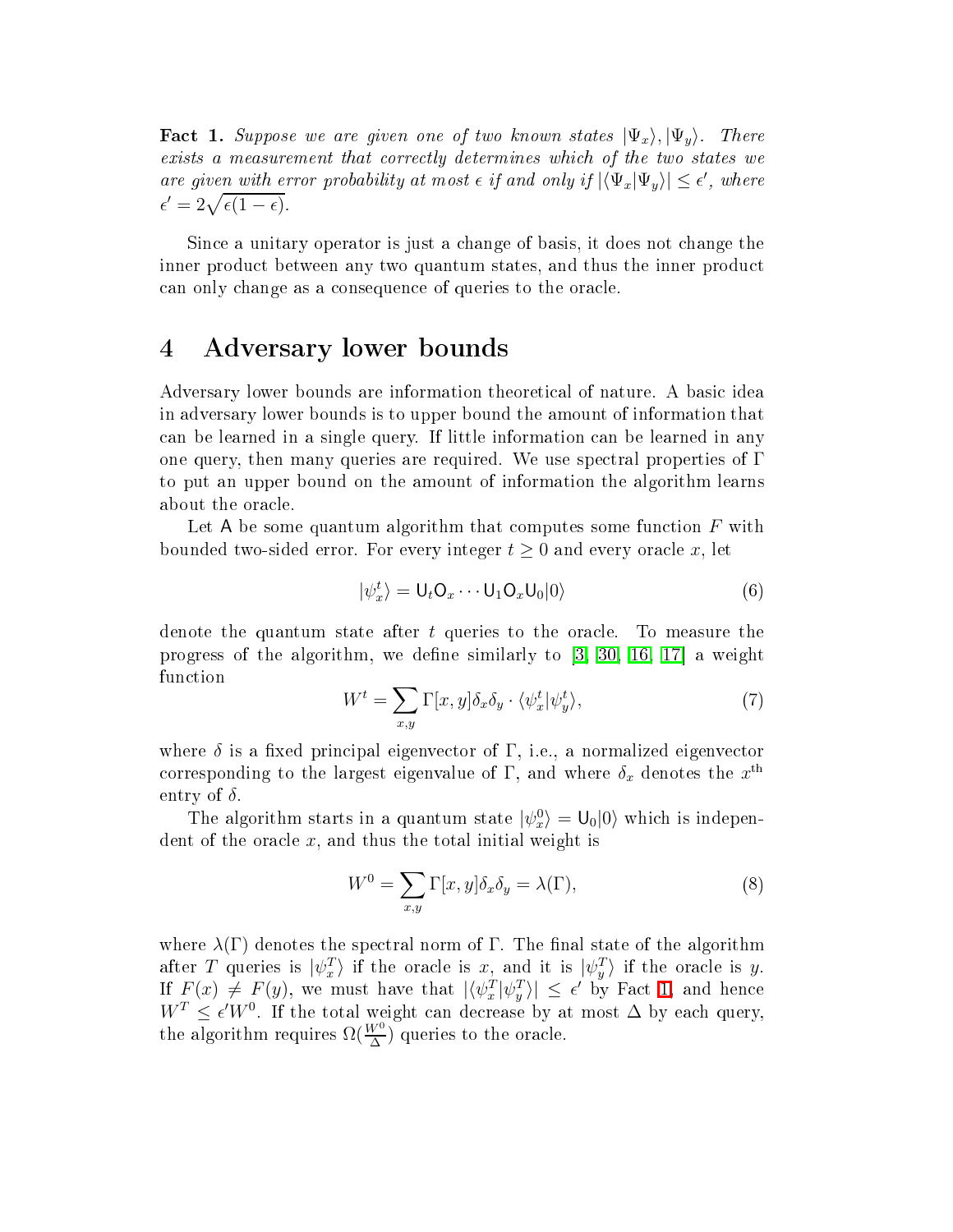Following Barnum, Saks, and Szegedy [17], we upper bound  $\Delta$  by the largest spectral norm of the matrices  $\Gamma_i,$  defined by

$$
\Gamma_i[x, y] = \begin{cases} \Gamma_i[x, y] & \text{if } x_i \neq y_i \\ 0 & \text{if } x_i = y_i, \end{cases}
$$
\n(9)

for each  $1 \leq i \leq n$ . The theorem of [17] is here stated (and proved) in a slightly more general form than in  $[17]$  so that it also applies on non-boolean functions. Our proof aims at emphasizing distinguishability and differs from the original.

Theorem 2 (Spectral method [17]). For any adversary matrix  $\Gamma$  for any  $function F: \{0,1\}^{N} \to \{0,1\}^{m},$ 

$$
Q_2(F) = \Omega\left(\frac{\lambda(\Gamma)}{\max_i \lambda(\Gamma_i)}\right). \tag{10}
$$

*Proof.* We prove that the drop in total weight  $W^t - W^{t+1}$  by the  $t + 1$ <sup>th</sup> query is upper-bounded by the largest eigenvalue of the matrices  $\Gamma_i$ .

For each  $0 \leq i \leq N$ , let  $P_i = \sum_{z \geq 0} |i; z\rangle \langle i; z|$  denote the projection onto the subspace querying the *i*<sup>th</sup> oracle bit. Let  $\beta_{x,i} = |P_i| \psi_x^t \rangle$  denote the absolute value of the amplitude of querying the  $i^{\text{th}}$  bit in the  $t+1^{\text{th}}$  query, provided the oracle is x. Note that  $\sum_{i=0}^{N} \beta_{x,i}^2 = 1$  for any oracle x, since the algorithm queries one of the N bits  $x_1, \ldots, x_N$ , or simulates a non-query by querying the oracle with  $i = 0$ . The  $t + 1<sup>th</sup>$  query changes the inner product by at most the overlap between the proje
tions of the two states onto the subspace that corresponds to indices  $i$  on which  $x_i$  and  $y_i$  differ,

$$
\left| \langle \psi_x^t | \psi_y^t \rangle - \langle \psi_x^{t+1} | \psi_y^{t+1} \rangle \right| = \left| \langle \psi_x^t | (1 - O_x O_y) | \psi_y^t \rangle \right| =
$$
\n
$$
= \left| 2 \sum_{i: x_i \neq y_i} \langle \psi_x^t | P_i | \psi_y^t \rangle \right| \le 2 \sum_{i: x_i \neq y_i} \beta_{x,i} \beta_{y,i}.
$$
\n(11)

<span id="page-8-0"></span>The bigger amplitudes of querying the bits i on which  $x_i$  and  $y_i$  differ, the larger the drop in the inner product can be.

Define an auxiliary vector  $a_i[x] = \delta_x \beta_{x,i}$  and note that

$$
\sum_{i=0}^{N} a_i^2 = \sum_{i=0}^{N} \sum_{x} \delta_x^2 \beta_{x,i}^2 = \sum_{x} \delta_x^2 \sum_{i=0}^{N} \beta_{x,i}^2 = \sum_{x} \delta_x^2 = 1.
$$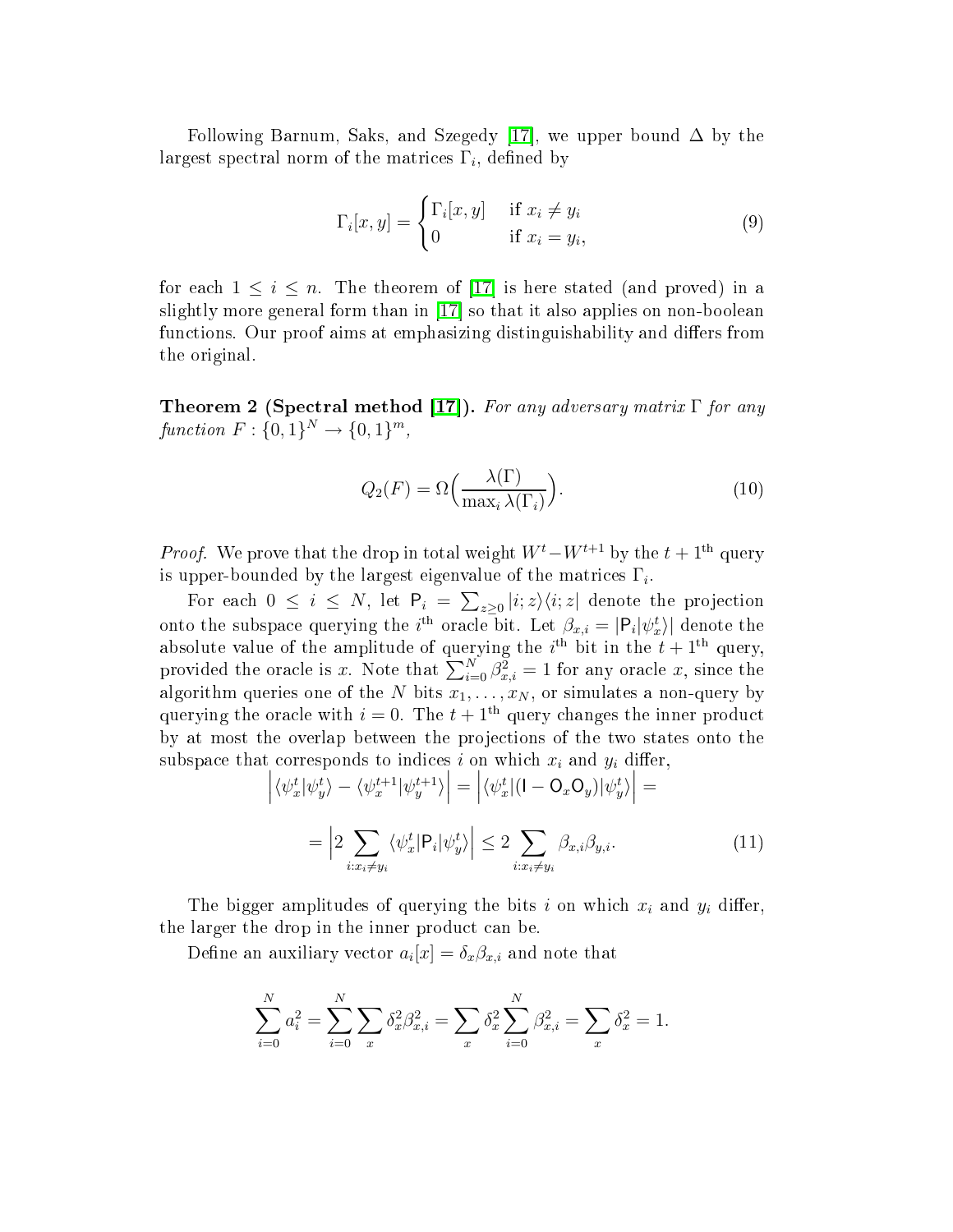The drop in the total weight is upper bounded by

$$
\begin{aligned}\n|W^t - W^{t+1}| &= \left| \sum_{x,y} \Gamma[x,y] \delta_x \delta_y \left( \langle \psi_x | \psi_y \rangle - \langle \psi_x' | \psi_y' \rangle \right) \right| \\
&= \left| 2 \sum_{x,y} \sum_{i:x_i \neq y_i} \Gamma[x,y] \delta_x \delta_y \langle \psi_x | \mathsf{P}_i | \psi_y \rangle \right| \\
&\leq 2 \sum_{x,y} \sum_i \Gamma_i[x,y] \delta_x \delta_y \cdot \beta_{x,i} \beta_{y,i} \\
&= 2 \sum_i a_i^* \Gamma_i a_i \\
&\leq 2 \sum_i \lambda(\Gamma_i) a_i^2 \\
&\leq 2 \max_i \lambda(\Gamma_i) \cdot \sum_i a_i^2 \\
&= 2 \max_i \lambda(\Gamma_i).\n\end{aligned}
$$

Here  $a_i^*$  denotes the transpose of  $a_i$ . The first inequality bounds the drop in inner product for a specific pair and follows from Equation [11.](#page-8-0) The second inequality follows from the spectral norm of  $\Gamma$ . The second and third inequalities state that the best possible query distributes the amplitude of the query according to the largest principal eigenvector of the query matrices  $\Gamma_i$ .  $□$ 

Example: Ordered Sea
hing 2. Returning to our example of ordered searching, for  $N=4$ , the adversary matrix with respect to the ordered basis (0001, 0011, 0111, 1111) is given by

$$
\Gamma^{\text{search}\, (4)} = \begin{bmatrix} 0 & 1 & \frac{1}{2} & \frac{1}{3} \\ 1 & 0 & 1 & \frac{1}{2} \\ \frac{1}{2} & 1 & 0 & 1 \\ \frac{1}{3} & \frac{1}{2} & 1 & 0 \end{bmatrix}.
$$

The spe
tral norm is easily seen to be lower bounded by the sum of the entries in the first row,  $\lambda(\Gamma^{\text{search}}(4)) \geq 1 + \frac{1}{2} + \frac{1}{3}$  $\frac{1}{3}$ . In general,  $\lambda(\Gamma^{\rm search})$  is lower bounded by the harmonic number  $H_{N-1}$ , which is at least  $\ln(N)$ . The spectral norm of the query matrices  $\lambda(\Gamma_i^{\text{search}})$  is maximized when  $i = \lfloor N/2 \rfloor$ , in which  $case$  it is upper bounded by the spectral norm of the infinite Hilbert matrix  $[1/(r+s-1)]_{r,s\geq 1}$ , which is  $\pi$ . We thus reprove the lower bound of  $(1-\epsilon')\frac{\ln(N)}{\pi}$ π for ordered searching in given  $[30]$ .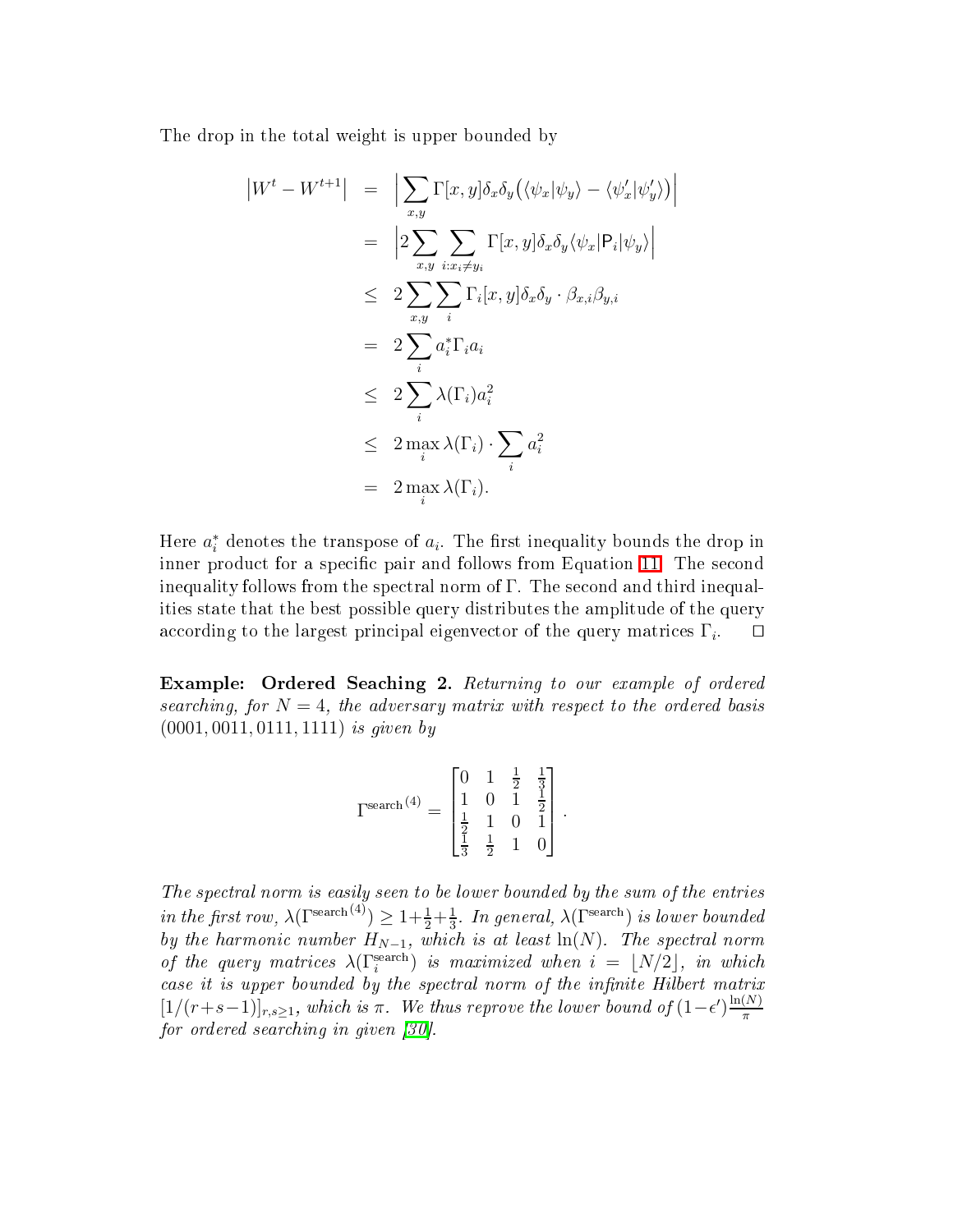#### <span id="page-10-0"></span>5 Applying the spe
tral method

The spe
tral method is very appealing in that it has a simple formulation, a basic proof, and gives good lower bounds for many problems. Spalek and Szegedy [51] show that for any problem, the best lower bound achievable by the spe
tral method is always at least as good as the best lower bound a
hievable by any of the previously published adversary methods. Their proof is onstru
tive and illuminating: given any lower bound in any of the previously published adversary methods, they onstru
t an adversary matrix  $\Gamma$  and prove it achieves the same lower bound.

The first general quantum lower bound using adversary arguments was introduced by Ambainis in  $[3]$ . As shown in  $[51]$ , it can be derived from the spectral method by applying simple bounds on the spectral norm of  $\Gamma$  and each  $\Gamma_i$ . By definition, the numerator  $\lambda(\Gamma)$  is lower-bounded by  $\frac{1}{|d|}$  $\frac{1}{|d|^2} d^* \Gamma d$  for any non-negative vector  $d$ , and by Mathias' lemma [39], the denominator  $\lambda(\Gamma_i)$  is upper-bounded by the product of a row-norm and a column-norm.

<span id="page-10-1"></span> ${\bf Lemma}$  3 ([\[39,](#page-25-3) 51]). Let  $G$  be any non-negative symmetric matrix and M, N non-negative matrices such that  $G = M \circ N$  is the entrywise product of  $M$  and  $N$ . Then

$$
\lambda(G) \leq \max_{\substack{x,y \\ G[x,y]>0}} r_x(M) c_y(N),
$$

where  $r_x(M)$  is the  $\ell_2$ -norm of the  $x^{th}$  row in M, and  $c_y(N)$  is the  $\ell_2$ -norm of the  $y^{th}$  column in N.

Applying these two bounds, we obtain Ambainis' lower bound in [3]. We refer to the method as an unweighted adversary method sin
e it onsiders only two types of inputs: easy inputs and hard inputs. We construct a zeroone valued adversary matrix  $\Gamma$  that corresponds to a uniform distribution over the hard input pairs.

<span id="page-10-2"></span>Theorem 4 (Unweighted method [3]). Let F be a partial boolean function, and let  $A \subseteq F^{-1}(0)$  and  $B \subseteq F^{-1}(1)$  be subsets of (hard) inputs. Let  $R \subseteq A \times B$  be a relation, and set  $R_i = \{(x, y) \in R : x_i \neq y_i\}$  for each  $1 \leq i \leq n$ . Let m, m' denote the minimal number of ones in any row and any column in relation R, respectively, and let  $\ell, \ell'$  denote the maximal number of ones in any row and any column in any of the relations  $R_i$ , respectively. Then  $Q_2(f) = \Omega(\sqrt{mm'/\ell\ell'})$ .

*Proof.* Let  $S = \{(x, y) : (x, y) \in R \lor (y, x) \in R\}$  be a symmetrized version of  $R$ . Define a column vector  $d$  from the relation  $S$  by setting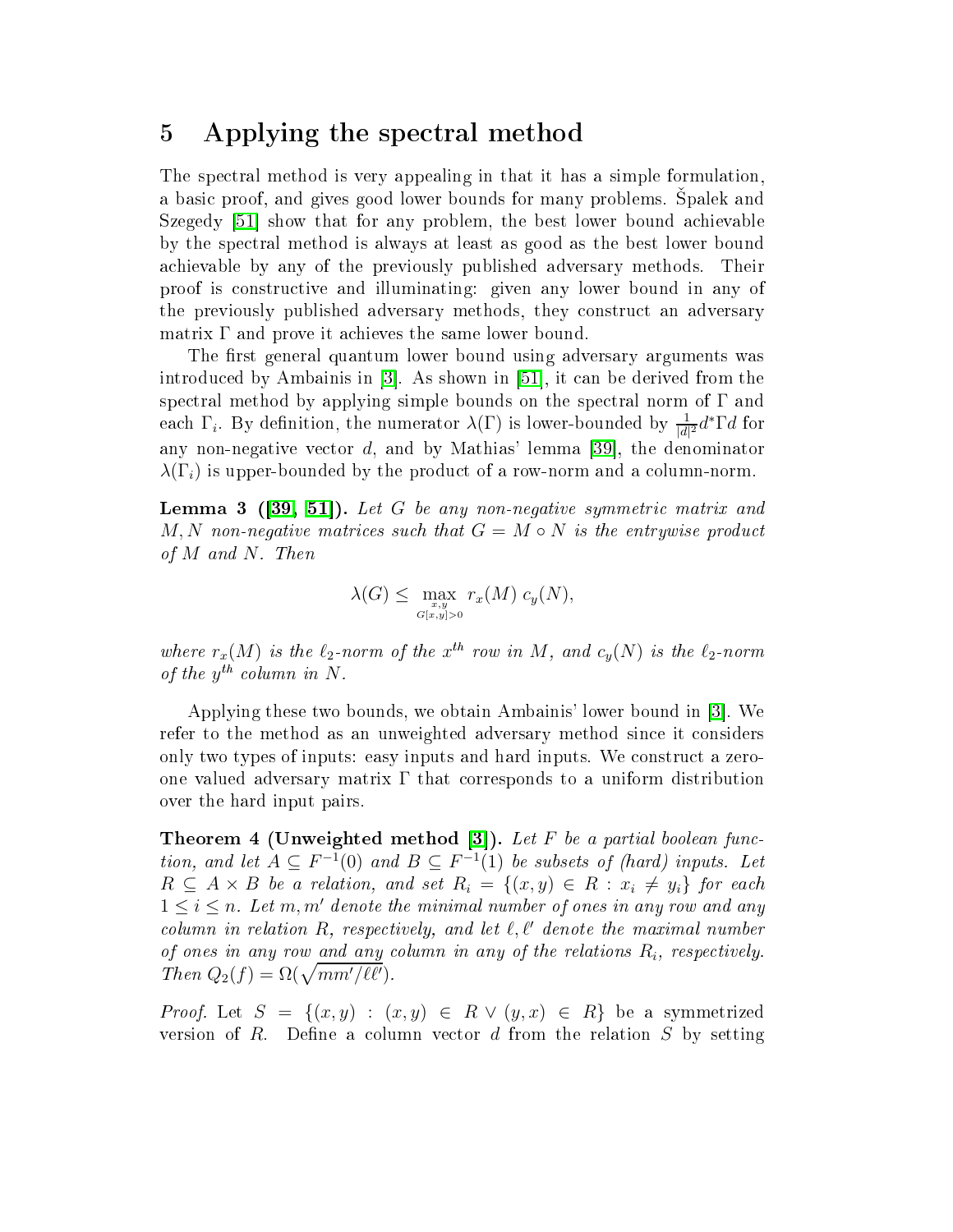$d_x = \sqrt{|\{y:(x,y)\in S\}|}$ , and an adversary matrix  $\Gamma$  by setting  $\Gamma[x,y] = \frac{1}{d_x d_y}$ if and only if  $(x, y) \in S$ . Then  $\lambda(\Gamma) \geq \frac{1}{|d|}$  $\frac{1}{|d|^2}d^*\Gamma d\,\,=\,\,1. \quad \text{For each of}$ the matrices  $\Gamma_i$ , we apply Lemma [3](#page-10-1) with  $M[x, y] = N[y, x] = \frac{1}{d_x}$  if and only if  $(x, y) \in S$ . For every  $x \in A$ ,  $r_x(M) \leq \sqrt{\ell/d_x^2} \leq \sqrt{\ell/m}$  and  $c_y(N) \leq \sqrt{\ell'/d_y^2} \leq \sqrt{\ell'/m'}$ . For every  $x \in B$ , the inequalities are swapped. By Lemma [3,](#page-10-1)  $\lambda(\Gamma_i) \leq \max_{x,y:\Gamma_i[x,y]>0} r_x(M)c_y(N) \leq \sqrt{\ell\ell'/mm'}$ . ⊓⊔

The unweighted adversary method is very simple to apply as it requires only to specify a set  $R$  of hard input pairs. It gives tight lower bounds for many computational problems, including inverting a permutation [3], computing any symmetric function and counting  $[42, 10, 14]$  $[42, 10, 14]$  $[42, 10, 14]$  $[42, 10, 14]$ , constant-level andor trees  $[3, 29]$  $[3, 29]$ , and various graph problems  $[21]$ . For some computational problems, the hardness does however not ne
essarily rely only on a few sele
ted hard instan
es, but rather on more global properties of the inputs. Applying the unweighted method on ordered sear
hing would for instan
e only yield a lower bound of a constant. In these cases, we may apply the following weighted variant of the method, due to Ambainis  $[4]$  and Zhang  $[57]$ .

**Theorem 5 (Weighted method [\[4,](#page-23-4) 57]).** Let  $F : S \rightarrow \{0,1\}^m$  be a partial function. Let w, w' denote a weight scheme as follows:

- Every pair  $(x, y) \in S^2$  is assigned a non-negative weight  $w(x, y) =$  $w(y, x)$  that satisfies  $w(x, y) = 0$  whenever  $F(x) = F(y)$ .
- Every triple  $(x, y, i) \in S^2 \times [N]$  is assigned a non-negative weight  $w'(x, y, i)$  that satisfies  $w'(x, y, i) = 0$  whenever  $x_i = y_i$  or  $F(x) = F(y)$ , and  $w'(x, y, i)w'(y, x, i) \geq w^2(x, y)$  for all  $x, y, i$  such that  $x_i \neq y_i$ .

Then

$$
Q_2(F) = \Omega\left(\min_{\substack{x,y,i\\w(x,y)>0\\x_i\neq y_i}}\sqrt{\frac{wt(x)wt(y)}{v(x,i)v(y,i)}}\right),
$$

where  $wt(x) = \sum_{y} w(x, y)$  and  $v(x, i) = \sum_{y} w'(x, y, i)$  for all  $x \in S$  and  $i \in S$  $[N]$ .

At first glance, the weighted method may look rather complicated, both in its formulation and use, though it is not. We first assign weights to pairs  $(x, y)$  of inputs for which  $F(x) \neq F(y)$ , as in the spectral method. We require the weights to be symmetric so that they represent the difficulty in distinguishing *between* x and y.

We then afterwards assign weights  $w'(x, y, i)$  that represent the difficulty in distinguishing x from y by querying index i. The harder it is to distinguish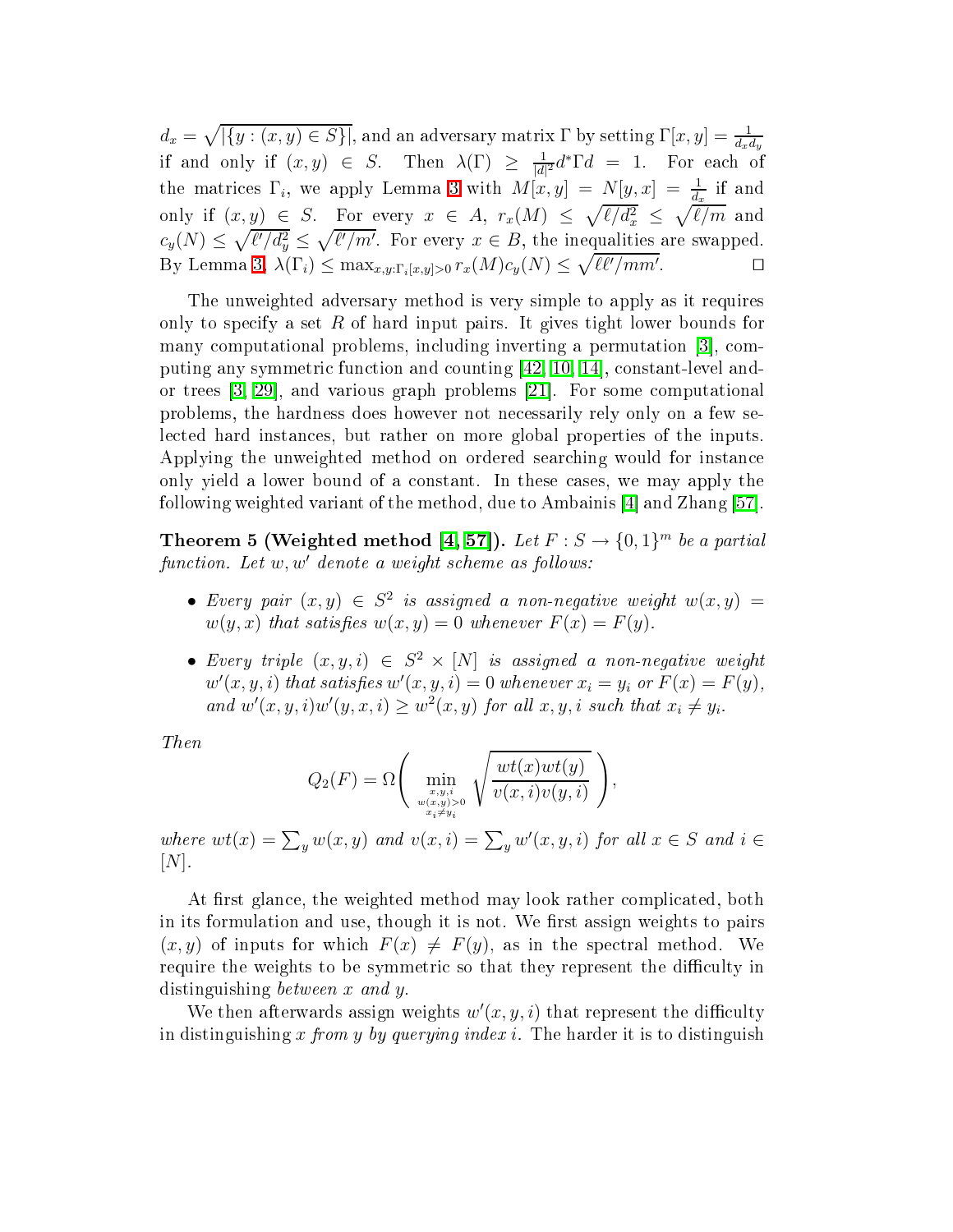x from y by index i, compared to distinguishing y from x by index i, the more weight we put on  $(x, y, i)$  and the less on  $(y, x, i)$ , and visa-versa.

To quantify this, define  $t(x, y, i) = w'(x, y, i)/w'(y, x, i)$ . Then  $t(x, y, i)$ represents the relative amount of information we learn about input pairs  $(x, z)$  compared to the amount of information we learn about input pairs  $(u, y)$ , by querying index i. If we, by querying index i, learn little about x compared to y, we let  $t(x, y, i)$  be large, and otherwise small. Consider we query an index i for which  $x_i \neq y_i$ . Then we learn whether the oracle is x or y. However, at the same time, we also learn whether the oracle is x or z for any other pair  $(x, z)$  for which  $x_i \neq z_i$  and  $F(x) \neq F(z)$ ; and similarly, we learn whether the oracle is u or y for any other pair  $(u, y)$  for which  $u_i \neq y_i$  and  $F(u) \neq F(y)$ . The less information querying index i provides about pairs  $(x, z)$  compared to pairs  $(u, y)$ , the larger we choose  $\overline{t}(x, y, i)$ . Having thus chosen  $t(x, y, i)$ , we set  $w'(x, y, i) = w(x, y) \sqrt{t(x, y, i)}$ and  $w'(y, x, i) = w(x, y) / \sqrt{t(x, y, i)}$ .

We show next that the weighted method yields a lower bound of  $\Omega(\log N)$ for the ordered sear
hing problem. This proves that the weighted method is stri
tly stronger than the unweighted method. The weighted method yields strong lower bounds for read-once formula  $|16|$  and iterated functions  $|4|$ . Aaronson [2], Santha and Szegedy [50], and Zhang [58] use adversary arguments to prove lower bounds for lo
al sear
h, a distributed version of Grover's problem. Spalek and Szegedy prove in [51] that the weighted method is equivalent to the spectral method—any lower bound that can be achieved by one of the two methods an also be shown by the other. Their proof is onstru
tive and gives simple expressions for onverting one into the other. The main weights  $w(x,y)$  are the coefficients of the weight function  $W^t$  for the input pair  $(x, y)$ , that is,  $w(x, y) = \Gamma[x, y] \delta_x \delta_y$ , and the secondary weights  $w'(x, y, i)$  follow from Mathias' lemma [39] (Lemma [3\)](#page-10-1).

Example: Ordered Sea
hing 3. To apply the weighted method on ordered searching, we pick the same weights  $w(x,y) = \Gamma^{\text{search}}[x,y] \, \delta_x \delta_y$  as in the spectral method as there are no strong reasons for choosing otherwise. Now, consider  $t(x, y, i)$  with  $F(x) \leq i < F(y)$  so that  $x_i \neq y_i$ . By querying index i, we also learn to distinguish between x and z for each of the  $F(y) - i$ inputs z with  $i < F(z) \leq F(y)$ , and we learn to distinguish between u and y for each of the  $i - F(x) + 1$  inputs u with  $F(x) \leq F(u) \leq i$ . We thus choose to set

$$
t(x, y, i) = \frac{|F(y) - i| + 1}{|F(x) - i| + 1}.
$$

Plugging these values into the weighted method yields a lower bound of  $\Omega(\log N)$  for ordered searching.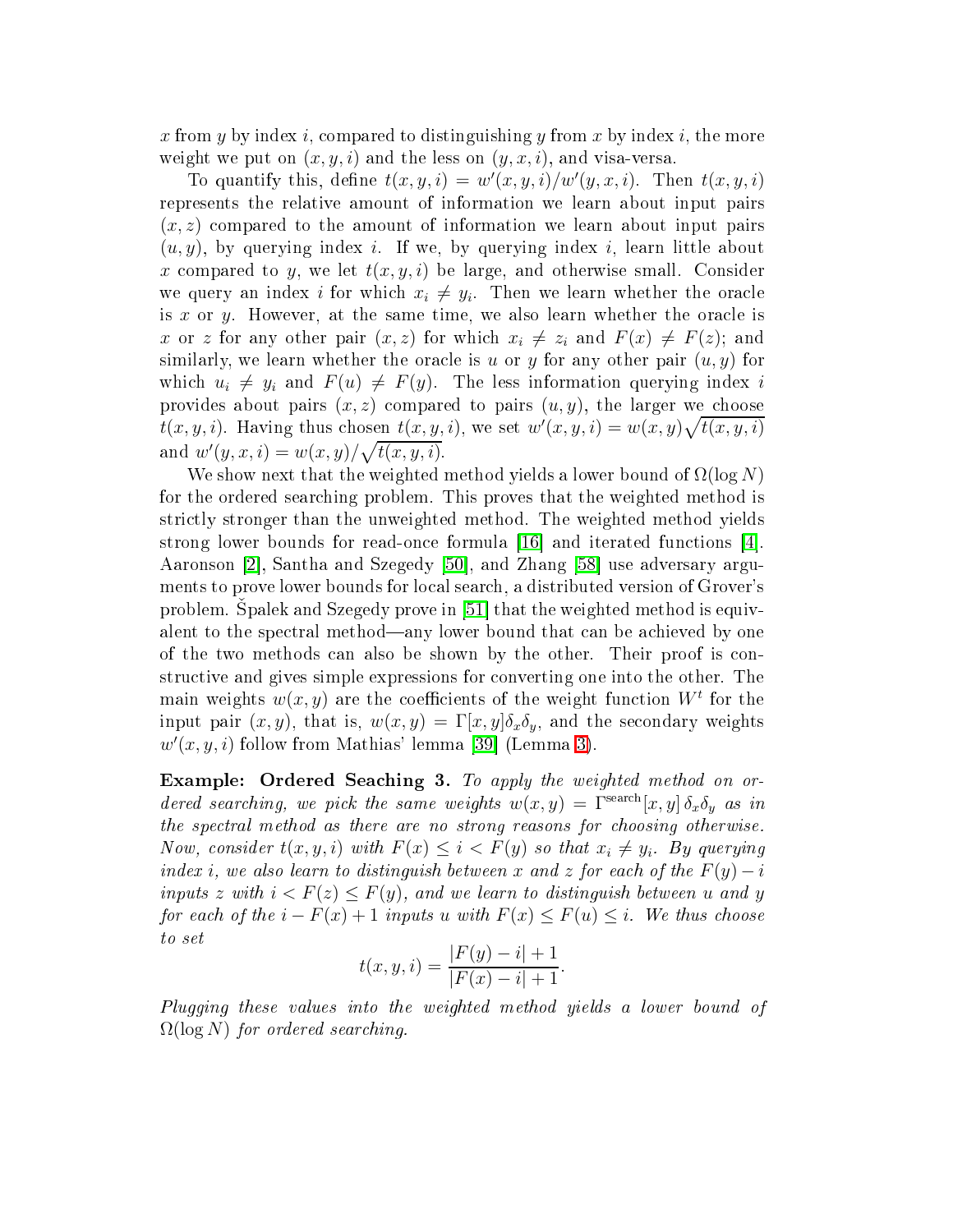#### <span id="page-13-0"></span>6 Limitations of the spe
tral method

The spe
tral method and the weighted adversary method bound the amount of information that an be learned in any one query. They do not take into account that the amount of information that can be learned in the  $j^{\rm th}$  query might differ from the amount of information that can be learned in the  $k^{\rm th}$ query.

In 1999, Zalka [56] successfully managed to capture the amount of information that can be learned in each individual query for a restricted version of Grover's problem  $[27]$ . In this restricted version, we are promised that the input oracle x is either the zero-string (so  $|x| = 0$ ) or exactly one entry in x is one (so  $|x| = 1$ ), and the goal is to determine which is the case. By symmetry onsiderations, Zalka demonstrates that Grover's algorithm satu-rates some improved inequalities (which are similar to Eq. [11\)](#page-8-0) and hence is optimal, even to within an additive onstant.

Since current adversary methods do not capture the amount of information the algorithm urrently knows, we may simply assume that the algorithm already knows every bit of the ora
le and that it tries to prove so. This motivates a study of the relationship between the best bound a
hievable by the spectral method and the certificate complexity. A *certificate* for an input  $x \in \{0,1\}^N$ , is a subset  $C \subseteq [N]$  of input bits such that for any other input y in the domain of  $F$  that may be obtained from  $x$  by flipping some of the indices not in C, we have that  $F(x) = F(y)$ . The certificate complexity  $C_x(F)$ of input x is the size of a smallest certificate for x. The *certificate complexity*  $C(F)$  of a function F is the maximum certificate complexity of any of its inputs. We also define the z-certificate complexity  $C_z(F)$  when taking the maximum only over inputs that map to  $z$ . The spectral theorem can then never yield a lower bound better than a quantity that an be expressed in terms of certificate complexity.

<span id="page-13-1"></span>**Lemma 6 ([\[38,](#page-25-5) [57,](#page-27-0) 51]).** Let  $F : S \rightarrow \{0,1\}$  be any partial boolean function. The spectral adversary lower bound  $\mathrm{Adv}(F)$  is at most  $\min\big\{\sqrt{\text{C}_0(F)N}, \sqrt{\text{C}_1(F)N}\big\}$ . If F is total, the method is limited by  $\sqrt{\mathrm{C}_0(F)\mathrm{C}_1(F)}$ .

The certificate complexity of a function  $F : \{0,1\}^N \to \{0,1\}^m$  is itself polynomially related to the block sensitivity of the function. An input  $x \in \{0,1\}^N$  is sensitive to a block  $B \subseteq [N]$  if  $F(x) \neq F(x^B)$ , where  $x^B$  denotes the input obtained by flipping the bits in  $x$  with indices from  $B$ . The block sensitivity  $bs_x(F)$  of input x is the maximum number of disjoint blocks  $B_1, B_2, \ldots, B_k \subseteq [N]$  on which x is sensitive. The block sensitivity bs(F) of  $F$  is the maximum block sensitivity of any of its inputs. We also define the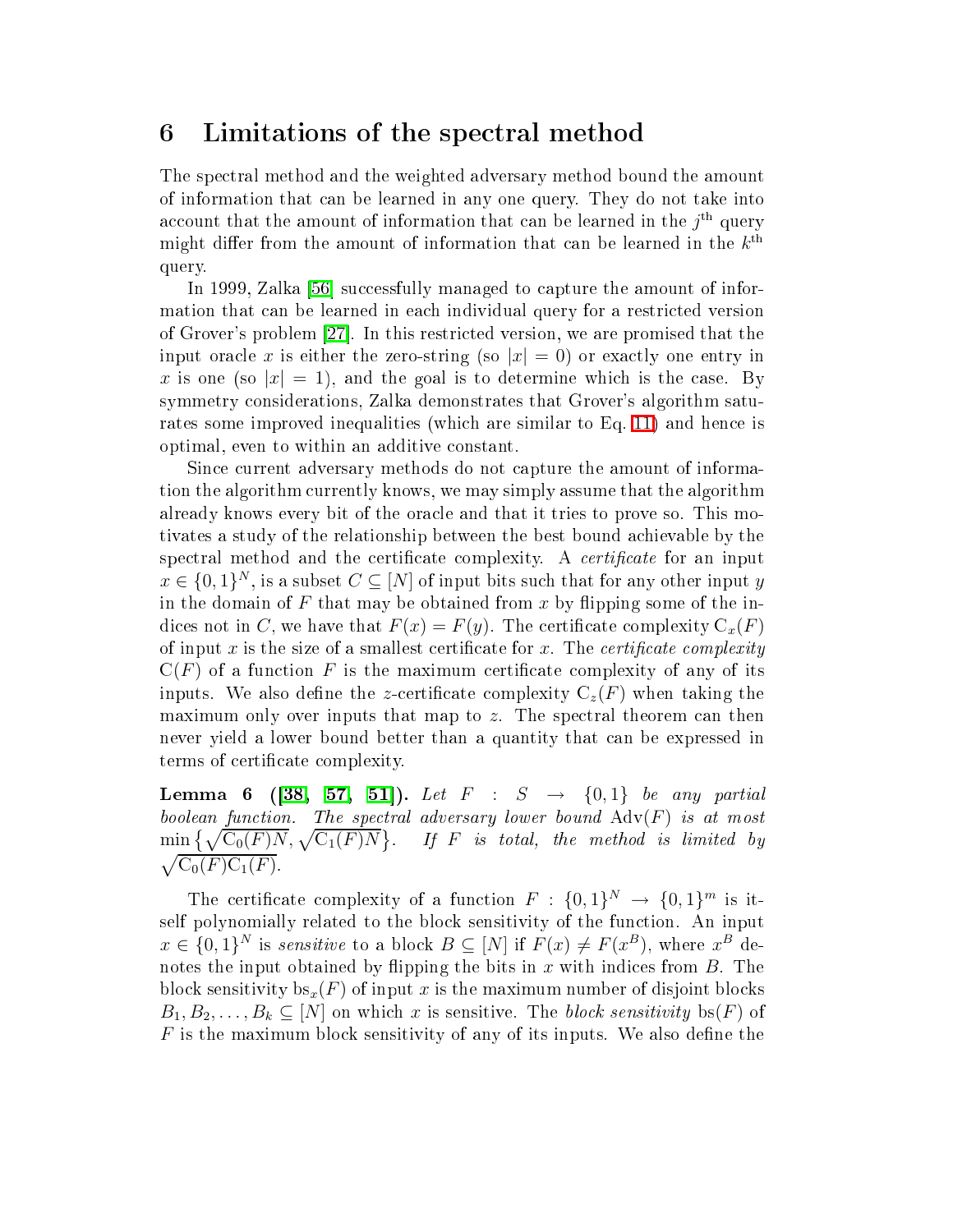z-block sensitivity  $bs_z(F)$  when taking the maximum only over inputs that map to z.

For any boolean function  $F: \{0,1\}^N \to \{0,1\}$ , the certificate complexity is upper bounded by  $C(F) \leq bs_0(F)bs_1(F)$ , and thus so is the spectral adversary method. Conversely,  $\text{Adv}(F) \geq \sqrt{\text{bs}(F)}$  by a zero-one valued adversary matrix  $\Gamma:$  Let  $x' \in \{0,1\}^N$  be an input that achieves the block sensitivity of F, and let  $B_1, B_2, \ldots, B_k \subseteq [N]$  be disjoint blocks on which  $x'$ is sensitive, where  $k = \text{bs}(F)$ . Set  $\Gamma(F)[x, x^B] = 1$  if and only if  $x = x'$  and B is one of the k blocks  $B_i$  and close  $\Gamma$  under transposition. Then  $\lambda(\Gamma) = \sqrt{k}$ and  $\max_i \lambda(\Gamma_i) = 1$ , and thus

$$
\sqrt{\operatorname{bs}(F)} \le \operatorname{Adv}(F) \le \operatorname{bs}_0(F)\operatorname{bs}_1(F). \tag{12}
$$

The spe
tral adversary method is not suitable for proving lower bounds for problems related to property testing. If function  $F : S \to \{0,1\}$  is a partial function with  $S \subseteq \{0,1\}^N$  such that every zero-input is of Hamming distance at least  $\varepsilon n$  from every one-input, then the spectral theorem does not yield a lower bound better than  $1/\varepsilon$ .

Laplante and Magniez introduce in [38] a lower-bound method based on Kolmogorov omplexity. They show by dire
t onstru
tions that their method is at least as strong as ea
h of the two methods, the spe
tral and weighted adversary method. Spalek and Szegedy then show in [51] that the spe
tral method is at least as strong as the Kolmogorov omplexity method, allowing us to conclude that the three methods are equivalent. Having such a variety of representations of the same method shows that the adversary method is very versatile and aptures fundamental properties of fun
tions. Indeed, Laplante, Lee, and Szegedy  $[37]$  show that the square of the adversary bound is a lower bound on the formula size. The following lower-bound method is a ombinatorial version of the Kolmogorov omplexity method.

Theorem 7 (Minimax method [\[38,](#page-25-5) 51]). Let  $F : S \rightarrow \{0,1\}^m$  be a partial function and  $A$  a bounded-error quantum algorithm for F. Let  $p : S \times [N] \rightarrow$  $\Re^+_0$  be a set of  $|S|$  probability distributions such that  $p_x(i)$  denotes the average probability of querying the i<sup>th</sup> input bit on input x, where the average is taken over the whole computation of A. Then the query complexity  $Q_A$  of algorithm A satisfies

$$
Q_{\mathsf{A}} \ge M_p = \max_{x, y: F(x) \ne F(y)} \frac{1}{\sum_{i: x_i \ne y_i} \sqrt{p_x(i) p_y(i)}}.
$$

The previous methods satisfy the property that if we plug in some matrix or relation, we get a valid lower bound. The minimax method is prin
ipally different. A lower bound computed by the minimax theorem holds for one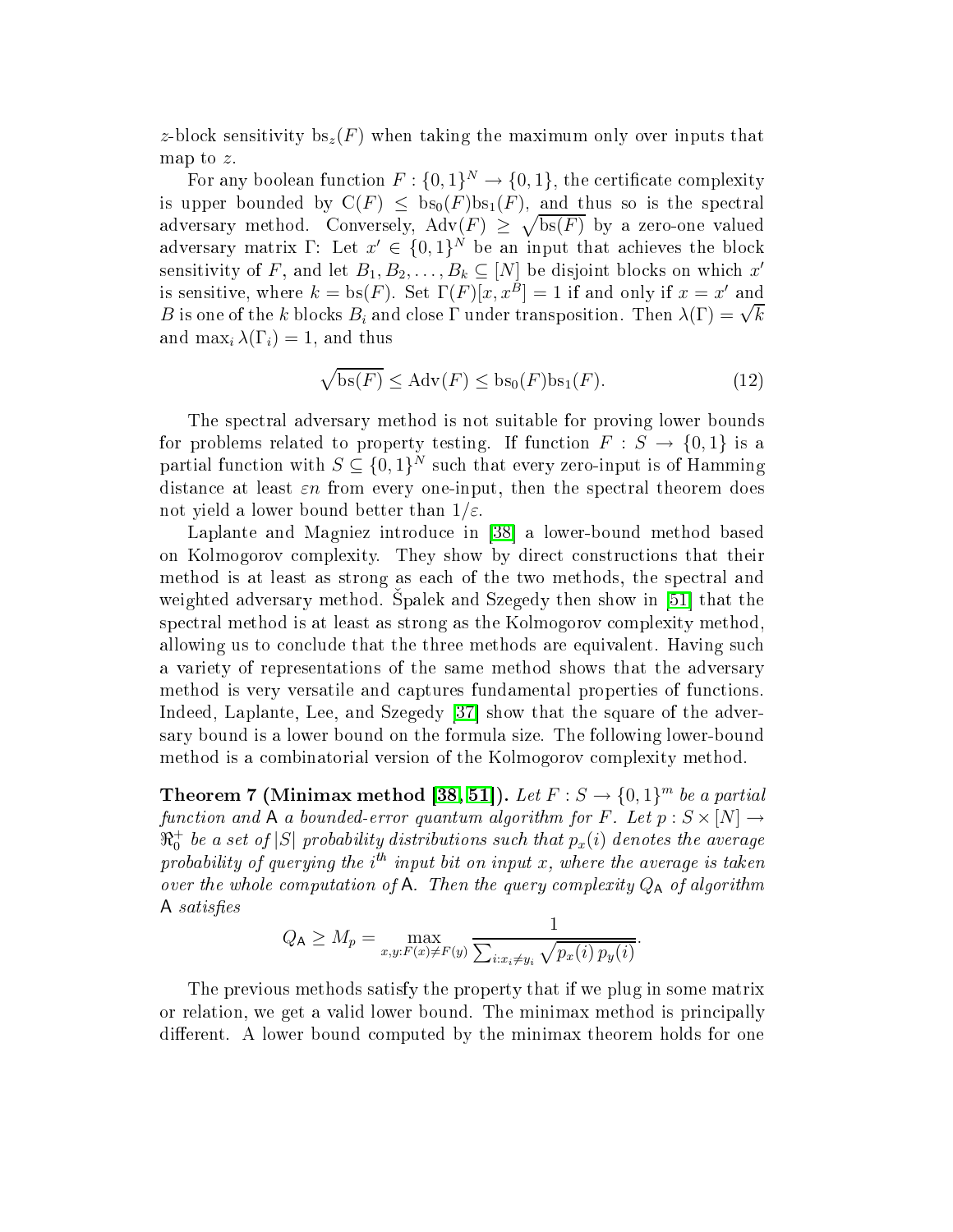parti
ular algorithm A, and it may not hold for some other and better algorithm. However, we may obtain a universal lower bound that holds for *every* bounded error algorithm by simply taking the minimum of the bound  $M_p$ over all possible sets of probability distributions  $p$ . The spectral bound and the minimax bound are in a primal-dual relation: the best lower bound that can be obtained by any adversary matrix  $\Gamma$  equals the smallest bound that can be obtained by a set of probability distributions  $p \mid 51$ . Primal methods are used for obtaining on
rete lower bounds and dual methods are used for proving limitations of the method, as in Lemma [6.](#page-13-1)

A useful property of the adversary method is that it omposes. Consider a function of the form  $H = F \circ (G_1, \ldots, G_k)$ , where  $F : \{0,1\}^k \to \{0,1\}$ and  $G_i: \{0,1\}^{N_i} \to \{0,1\}$  for  $i = 1, ..., k$  are partial boolean functions. A composition theorem states the complexity of function  $H$  in terms of the complexities of F and  $G_1, \ldots, G_k$ . Barnum and Saks [16] use composition properties to prove a query lower bound of  $\Omega(\sqrt{N})$  for any read-once formula, Ambainis [4] proves a composition lower bound for iterated boolean functions, and Laplante, Lee, and Szegedy [37] prove a limitation on composition lower bounds for functions  $G_i$  for which the adversary bound is upper bounded by a common bound *b*. To formulate a composition theorem for arbitrary cases when the functions  $G_i$  may have different adversary bounds, we require a weighted version of the spectral method.

Let  $F$  :  $\{0,1\}^N$   $\rightarrow$   $\{0,1\}$  be a partial boolean function and  $\alpha$  =  $(\alpha_1, \ldots, \alpha_N)$  a string of positive reals. Let

$$
Adv_{\alpha}(F) = \max_{\Gamma} \min_{i} \left\{ \alpha_i \frac{\lambda(\Gamma)}{\lambda(\Gamma_i)} \right\},\,
$$

where  $\Gamma$  ranges over all adversary matrices for F. If the weights are all 1, then our new quantity  $\text{Adv}_{\alpha}(F)$  coincides with the spectral adversary bound and is thus a lower bound on the quantum query complexity of  $F$ . If the weights  $\alpha$  are non-uniform, then  $\text{Adv}_{\alpha}(F)$  is a new abstract complexity measure that assigns cost  $\alpha_i$  to querying the  $i^{\rm th}$  input bit. We can then prove [32] that the quantity  $\text{Adv}_{\alpha}$  composes in the following sense.

Theorem <sup>8</sup> (Composition Theorem [\[16,](#page-24-8) [4,](#page-23-4) [37,](#page-25-6) [32℄](#page-25-7)). For any omposite function  $H = F \circ (G_1, \ldots, G_k)$ , where  $F : \{0,1\}^k \to \{0,1\}$  and  $G_i: \{0,1\}^{N_i} \rightarrow \{0,1\}$  are partial boolean functions,

$$
Adv_{\alpha}(H) = Adv_{\beta}(F),
$$

where  $\beta_i = \text{Adv}_{\alpha^i}(G_i)$ , and  $\alpha = (\alpha^1, \dots, \alpha^k)$  is a k-tuple of strings  $\alpha^i \in \mathbb{R}^{N_i}$ .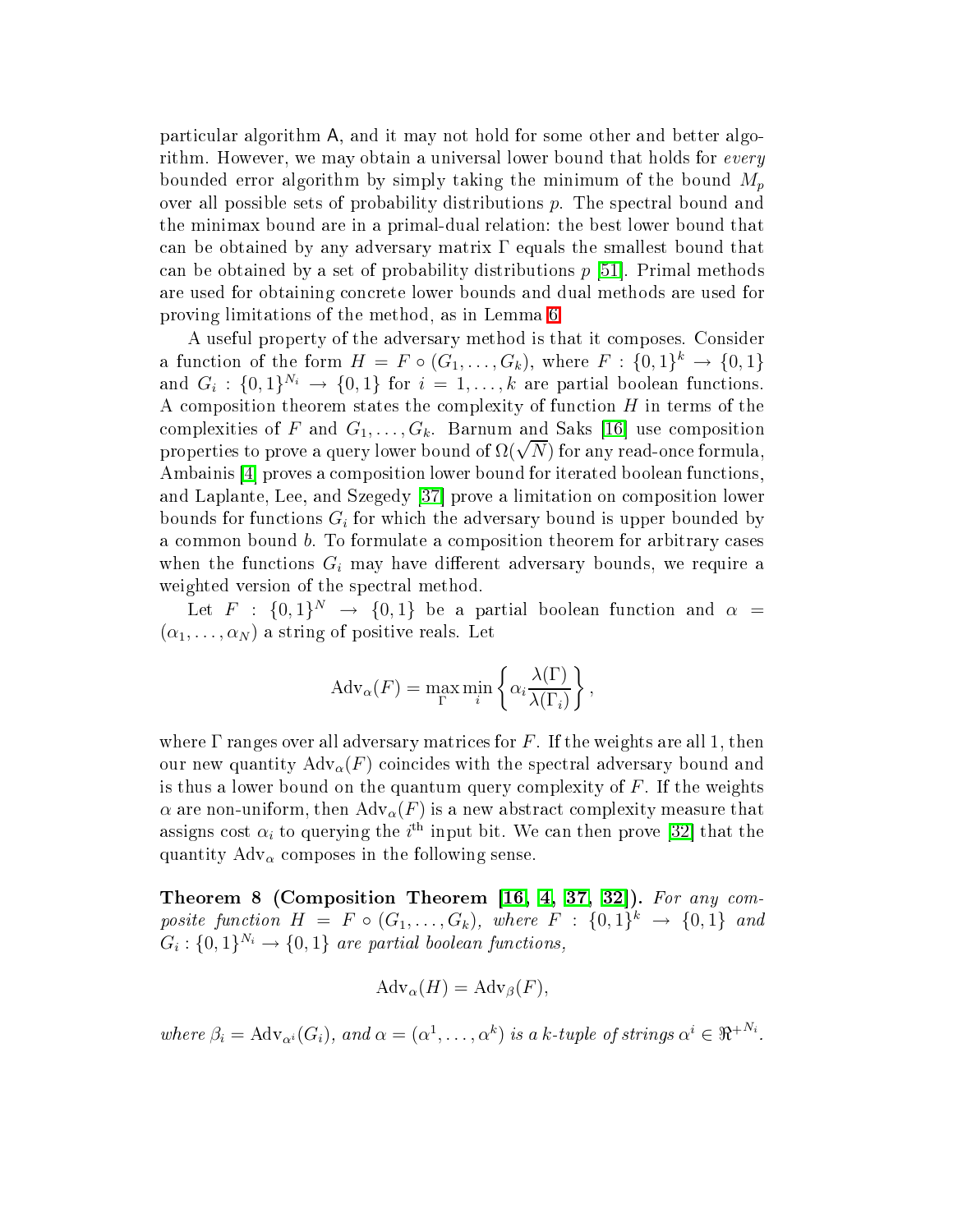A natural generalization of Grover's problem is the so-called k-fold search problem in which we are promised that exactly k entries of the input oracle x are one (so  $|x| = k$ ), and the goal is to find all of these k indices. We say an algorithm A succeeds if it outputs a subset  $S \subseteq [N]$  of size k and S contains all indices  $i \in [N]$  for which  $x_i = 1$ . Thus, by definition, it fails even if it outputs all but one of the  $k$  indices. The  $k$ -fold search problem can be solved in  $O(\sqrt{kn})$  queries, essentially by sequentially running Grover's search algorithm k times. Klauck, Spalek, and de Wolf  $[35]$  show that if the number of queries is less than  $\epsilon \sqrt{kn}$  for some constant  $\epsilon$ , then the success probability of A is exponentially small in  $k$ . They thus prove a strong direct product theorem for the k-fold sear
h problem. One of the main elements of the proof is the polynomial method which we discuss in the next section.

In very recent work, Ambainis [5] proposes an extension of the adversary method and uses it to reprove the strong direct product theorem of [35]. Though the following very brief des
ription of the proof does not give full justice to the method, we hope it conveys some of the intuition on which  $[5]$  is based. The algorithm runs on a uniform superposition of all inputs. During the omputation, the input register gets entangled with the workspa
e of the algorithm due to the queries to the ora
le. We tra
e out the workspa
e and examine the eigenspa
es of the density matrix of the input register. Due to symmetries, there are exactly  $k + 1$  eigenspaces, indexed by the number of ones the algorithm "knows" at that stage of the algorithm. In the beginning, all amplitude is in the  $0^{\text{th}}$  eigenspace. One query can only move little amplitude from the  $i^{\text{th}}$  eigenspace to the  $i+1^{\text{th}}$  eigenspace. If the algorithm has a good success probability, the quantum amplitude of high eigenspaces must be significant, since the algorithm must "know" most of the  $k$  indices, which implies a lower bound on the query complexity.

#### <span id="page-16-0"></span><sup>7</sup> Polynomial lower bounds

There are essentially two different methods known for proving lower bounds on quantum computations. The historically first method is the adversary method we dis
uss above. It was introdu
ed in 1994 by Bennett, Bernstein, Brassard, and Vazirani, and published in 1997 in the SIAM Journal on Computing, in a spe
ial se
tion that ontains some of the most outstanding papers on quantum omputing. The se
ond method was introdu
ed shortly after, in 1998, by Beals, Buhrman, Cleve, Mosca, and de Wolf [9], and implicitly used by Fortnow and Rogers in [25]. Their approach is algebraic and follows earlier very su

essful work on lassi
al lower bounds via polynomials (see for instance Beigel's 1993 survey [11] and Regan's 1997 survey [44]). We first es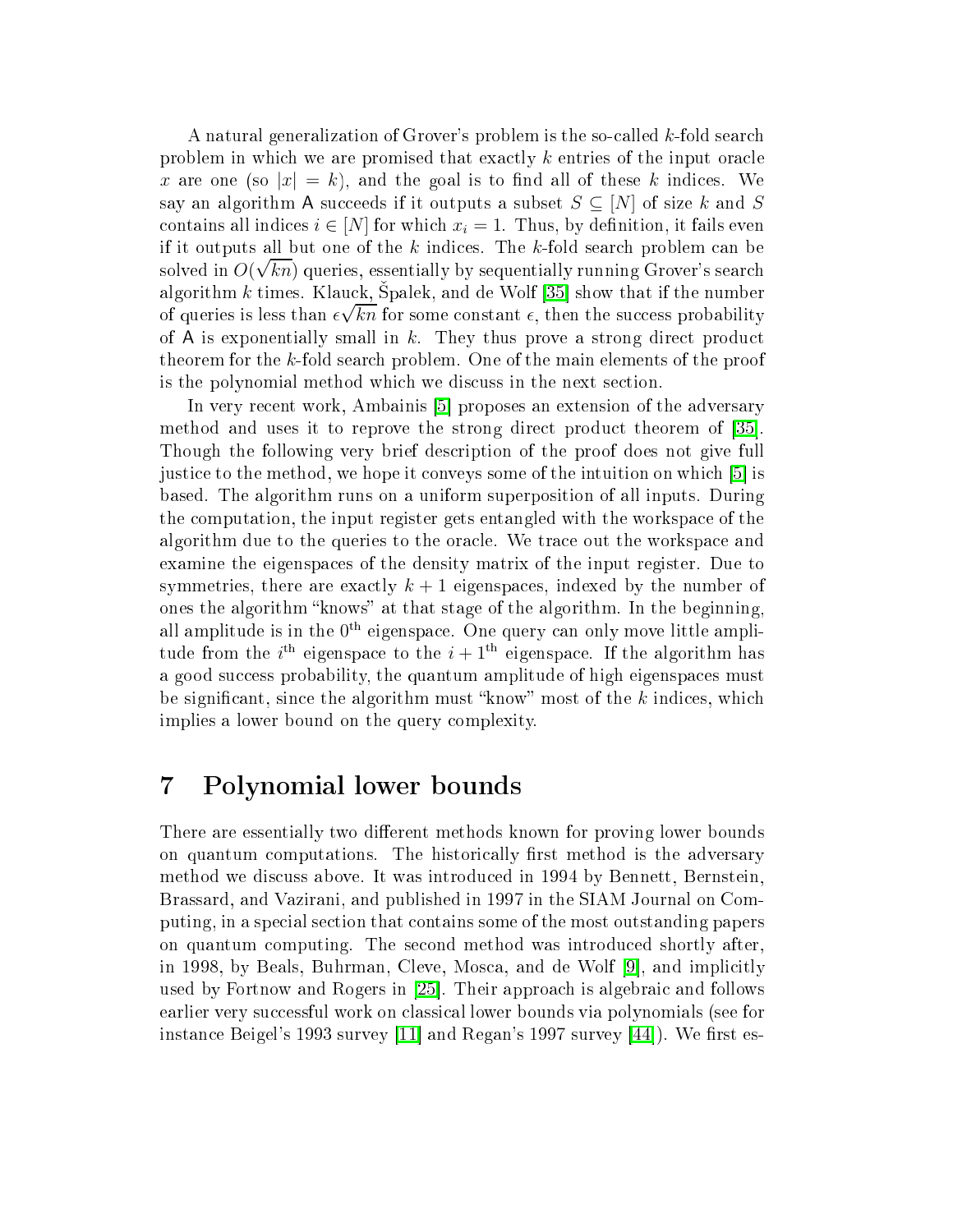tablish that any partial boolean function  $F : S \to \{0,1\}$ , where  $S \subseteq \{0,1\}^N$ , can be represented by a real-valued polynomial  $p: \Re^N \to \Re$ .

**Definition 9.** Let  $F : S \to \{0,1\}$  be a partial boolean function, where  $S \subseteq$  ${0,1}^N$ . An N-variable polynomial p represents F if  $p(x) = F(x)$  for all  $x \in S$ , and it approximates  $F$  if  $|p(x) - F(x)| \leq \frac{1}{3}$  for all  $x \in S$ . The degree of F, denoted  $deg(F)$ , is the minimal degree of a polynomial representing F. The approximate degree of F, denoted  $\widetilde{\deg}(F)$ , is the minimal degree of a polynomial approximating F .

<span id="page-17-1"></span>The crux in  $|9|$  is in showing that any quantum algorithm A computing some function  $F$  gives rise to some polynomial  $p_A$  that represents or approximates F.

**Theorem 10 ([9]).** Let A be a quantum algorithm that computes a partial boolean function  $F: S \to \{0,1\}$ , where  $S \subseteq \{0,1\}^N$ , using at most  $T$  queries to the oracle  $O'_x$ . Then there exists an N-variate real-valued multilinear polynomial  $p_{\mathsf{A}} : \mathbb{R}^N \to \mathbb{R}$  of degree at most  $2T$ , which equals the acceptance probability of A.

<span id="page-17-0"></span>*Proof.* In this theorem, we use the oracle  $\mathsf{O}'_x$  which is equivalent to the oracle  $\mathsf{O}_x$ , since it allows for simple formulations. We first rewrite the action of  $O'_x$  as

$$
\mathbf{O}'_x|i,b;z\rangle = (1-x_i)|i,b;z\rangle + x_i|i,b \oplus 1;z\rangle \tag{13}
$$

where we define  $x_i = 0$  for  $i = 0$  so that we can simulate a non-query by querying  $x_i$  with  $i = 0$ . Suppose we apply  $\mathsf{O}'_x$  on some superposition by querying  $x_i$  with  $i = 0$ . Suppose we apply  $\bigcup_x$  on some superposition  $\sum_{i,b,z} \alpha_{i,b,z} |i,b;z\rangle$  where each amplitude  $\alpha_{i,b,z}$  is an N-variate complex-valued polynomial in  $x$  of degree at most  $j$ . Then, by Eq. [13,](#page-17-0) the resulting state  $\sum_{i,b,z} \beta_{i,b,z} |i,b;z\rangle$  is a superposition where each amplitude  $\beta_{i,b,z}$  is an Nvariate complex-valued polynomial in x of degree at most  $j+1$ . By proof by indu
tion, after T queries, ea
h amplitude an be expressed as a omplexvalued polynomial in x of degree at most  $T$ . The probability that the final measurement yields the outcome 1, corresponding to accepting the input, is obtained by summing some of the absolute values of the amplitudes squared. The square of any of the absolute amplitudes an be expressed as a realvalued polynomial  $p_A$  in x of degree at most 2T. Theorem [10](#page-17-1) follows.  $□$ 

The above theorem states that to any quantum algorithm A computing a boolean function  $F: S \to \{0,1\}$ , where  $S \subseteq \{0,1\}^N$ , we can associate an N-variate polynomial  $p_{\mathsf{A}}: \Re^N \to \Re$  that expresses the acceptance probability of the algorithm on any given input. If algorithm A is exact, i.e., if A always stops and outputs the correct answer, then  $p_{\mathsf{A}}(x) = F(x)$  for all  $x \in S$ , and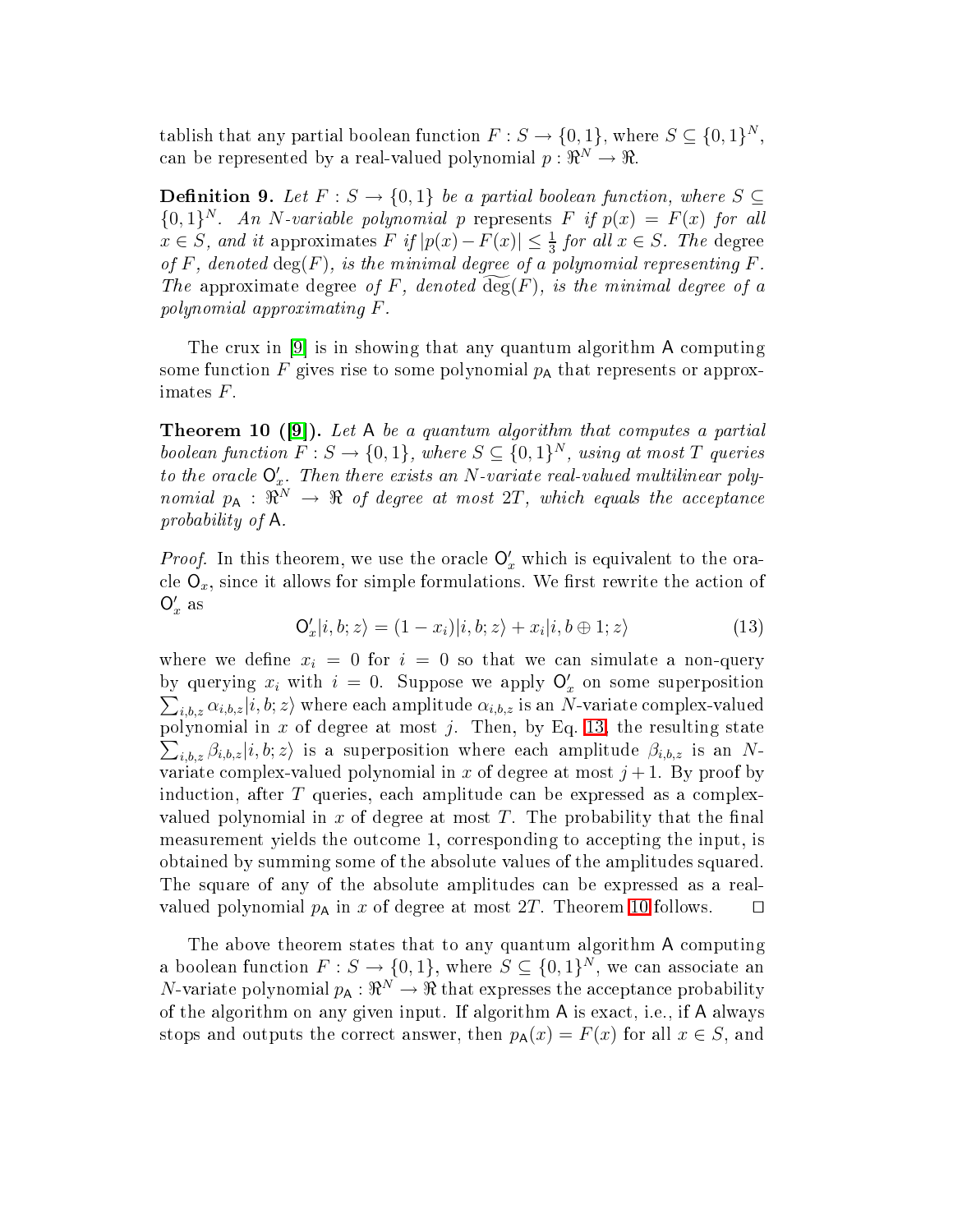thus  $p_A$  represents F. If A has bounded error, then  $0 \leq p_A(x) \leq 1/3$  if  $F(x) = 0$  and  $2/3 \leq p_{\mathsf{A}}(x) \leq 1$  if  $F(x) = 1$ , and thus  $p_{\mathsf{A}}$  approximates F. The degree of  $p_A$  is at most twice the number of queries used by algorithm A. Consequently, the degree of a function is a lower bound on the quantum query omplexity, up to a fa
tor of two.

Corollary <sup>11</sup> (Polynomial method [\[9℄](#page-23-6)). For any partial boolean fun
 tion  $F : S \to \{0,1\}$ , where  $S \subseteq \{0,1\}^N$ , we have  $Q_E(F) \ge \deg(F)/2$  and  $Q_2(F) \ge \deg(F)/2$ .

#### <span id="page-18-0"></span><sup>8</sup> Applying the polynomial method

The hallenge in applying the polynomial method lies in the dimensionality of the input. Typically, the method is applied by first identifying a univariate or bivariate polynomial that aptures essential properties of the problem, and then proving a lower bound on the degree of that polynomial. The se
ond part is typi
ally reasonably straightforward sin
e polynomials have been studied for enturies and mu
h is known about their degrees. The possibly simplest nontrivial example is when  $F$  is the threshold function The defined by  $\text{Thr}_t(x) = 1$  if and only if  $|x| \geq t$ . It is easy to see that  $\deg(\text{Thr}_t) = \Theta(N)$  for all nontrivial threshold functions, and thus  $Q_E(\text{Thr}_t) =$  $\Omega(N)$ . Paturi [43] shows that  $\widetilde{\deg}(\textsf{Thr}_t) = \Theta\big(\sqrt{(t+1)(N-t+1)}\big)$ , and we thus readily get that  $Q_2(\text{Thr}_t) = \Omega(\sqrt{(t+1)(N-t+1)})$ , which is tight by quantum counting  $[14, 9]$  $[14, 9]$ . This degree argument extends to any symmetric function  $F$  by writing  $F$  as a sum of threshold functions. The same tight lower bounds for symmetric functions can also be obtained by the unweighted adversary method (see the paragraph after Theorem [4\)](#page-10-2).

For general non-symmetric functions, the polynomial method is, however. significantly harder to apply. For problems that are "close" to being symmetric, we can sometimes succeed in constructing a univariate or bivariate polynomial that yields a non-trivial lower bound. The first and, in our view, most important such a result was obtained by Aaronson in  $[1]$  in which he proves a lower bound of  $\Omega(N^{1/5})$  on any bounded-error quantum algorithm for the ollision problem.

The collision problem is a non-boolean promise problem. The oracle is an  $N$ -tuple of positive integers between 1 and  $M$ , which we think of as a function  $X : [N] \to [M]$ . We model the oracle  $\mathsf{O}_X''$  so that a query to the i<sup>th</sup> entry of the oracle returns the integer  $X(i)$ . Specifically,  $\mathsf{O}''_X$  takes as input  $|i, r; z\rangle$  and outputs  $|i, r \oplus X(i); z\rangle$  where  $0 \le r < 2^m$  for  $m = \lceil \log_2(M+1) \rceil$ , and  $r \oplus X(i)$  denotes bitwise addition modulo 2. We are promised that either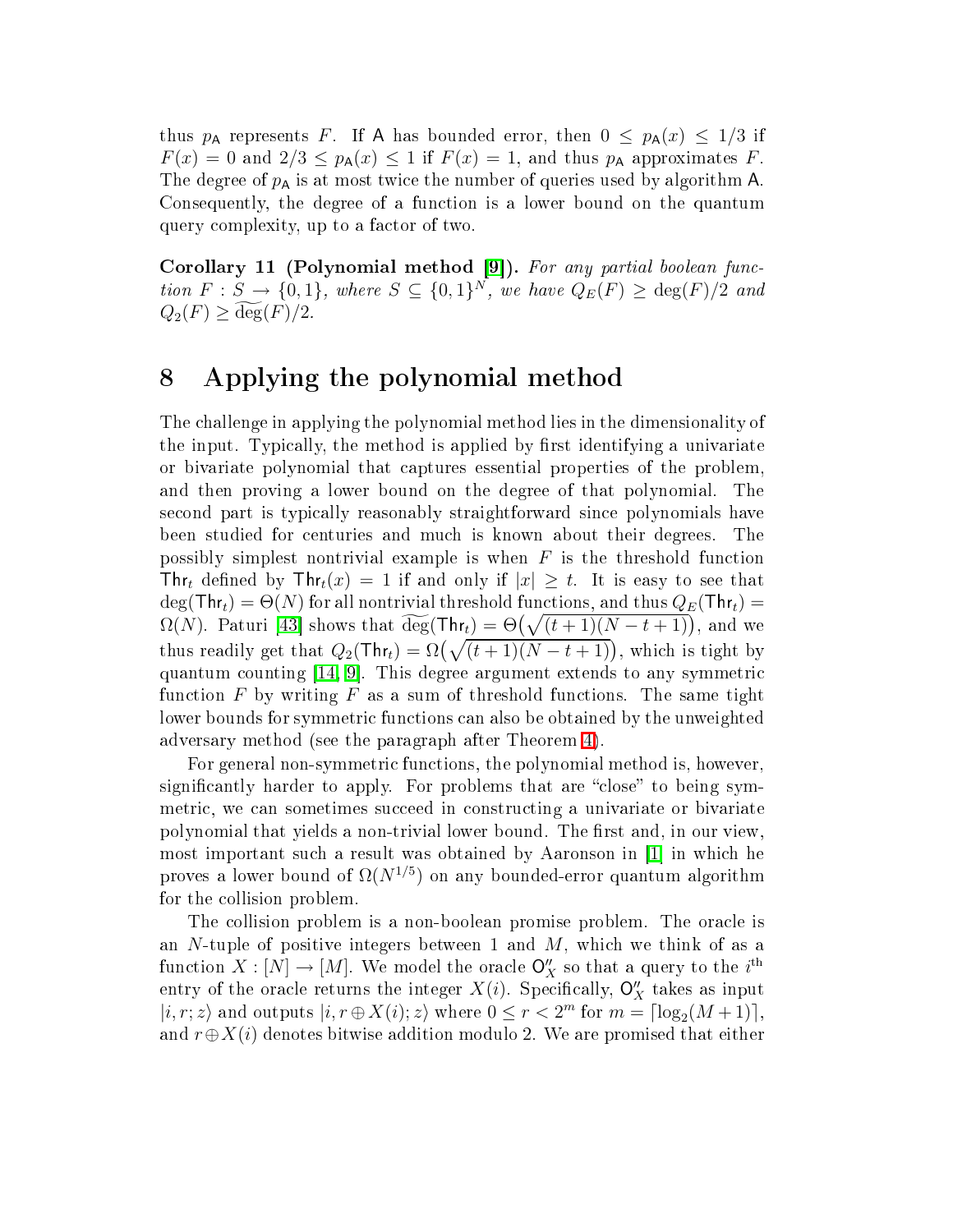X is a one-to-one function, or X is two-to-one, and the goal is to determine which is the case.

The result of Aaronson was shortly after improved by Shi [47] to  $\Omega(N^{1/4})$ for general functions  $X : [N] \to [M]$ , and to  $\Omega(N^{1/3})$  in the case the range is larger than the domain by a constant factor,  $M \geq \frac{3}{2}N$ . The lower bounds of Aaronson and Shi appears as a joint article [7]. Finally, Kutin [36] and Ambainis [6] independently found remedies for the technical limitations in Shi's proof, yielding an  $\Omega(N^{1/3})$  lower bound for all functions, which is tight by an algorithm that uses Grover sear
h on subsets by Brassard, Høyer, and Tapp  $[13]$ .

The best lower bound for the collision problem that can be obtained using the adversary method is only a onstant, sin
e any one-to-one fun
tion is of large Hamming distan
e to any two-to-one fun
tion. Koiran, Nesme, and Portier [34] use the polynomial method to prove a lower bound of  $\Omega(\log N)$ for Simon's problem  $[48]$ , which is tight  $[48, 12]$  $[48, 12]$ . Simon's problem is a partial boolean function having properties related to finite abelian groups. Also for this problem, the best lower bound that an be obtained using the adversary method is a onstant.

In contrast, for any *total* boolean function  $F: \{0,1\}^N \to \{0,1\}$ , the adversary and polynomial method are both polynomially related to blo
k sensitivity,

$$
\sqrt{\text{bs}(F)/6} \le \widetilde{\text{deg}}(F) \le \text{deg}(F) \le \text{bs}^3(F) \tag{14}
$$

$$
\sqrt{\text{bs}(F)} \le \text{Adv}(F) \le \text{bs}^2(F). \tag{15}
$$

It follows from [19] that  $\deg(F) \leq bs^3(F)$ , and from Nisan and Szegedy [41] that  $6\widetilde{\deg}(F)^2 \geq 6$  bs  $(F)$ . Buhrman and de Wolf [19] provides an excellent survey of these and other complexity measures of boolean functions.

The polynomial lower bound is known to be inferior to the weighted adversary method for some total boolean functions. In  $[4]$ , Ambainis gives a boolean function  $F: \{0,1\}^4 \to \{0,1\}$  $F: \{0,1\}^4 \to \{0,1\}$  $F: \{0,1\}^4 \to \{0,1\}$  on four bits, which can be described as "the four input bits are sorted" [37], for which  $\deg(F) = 2$  and for which there exists an adversary matrix  $\Gamma^F$  satisfying that  $\lambda(\Gamma^F)/\max_i \lambda(\Gamma^F_i)=2.5.$ We compose the function with itself and obtain a boolean function  $F_2 = F \circ$  $(F, F, F, F) : \{0, 1\}^{16} \rightarrow \{0, 1\}$  defined on 16 bits for which  $deg(F_2) = 4$ , and for which  $\lambda(\Gamma^{F_2})/\max_i\lambda(\Gamma_i^{F_2})=2.5^2$ , by the composition theorem. Iterating *n* times, yields a function F on  $N = 4^n$  bits of degree  $deg(F) = 2^n$ , with spectral lower bound  $2.5^n = \deg(F)^{1.32...}$ , by the composition theorem. The thus constructed function  $F$  is an example of an iterated function of low degree and high quantum query complexity. It is the currently biggest known gap between the polynomial method and the adversary method for a total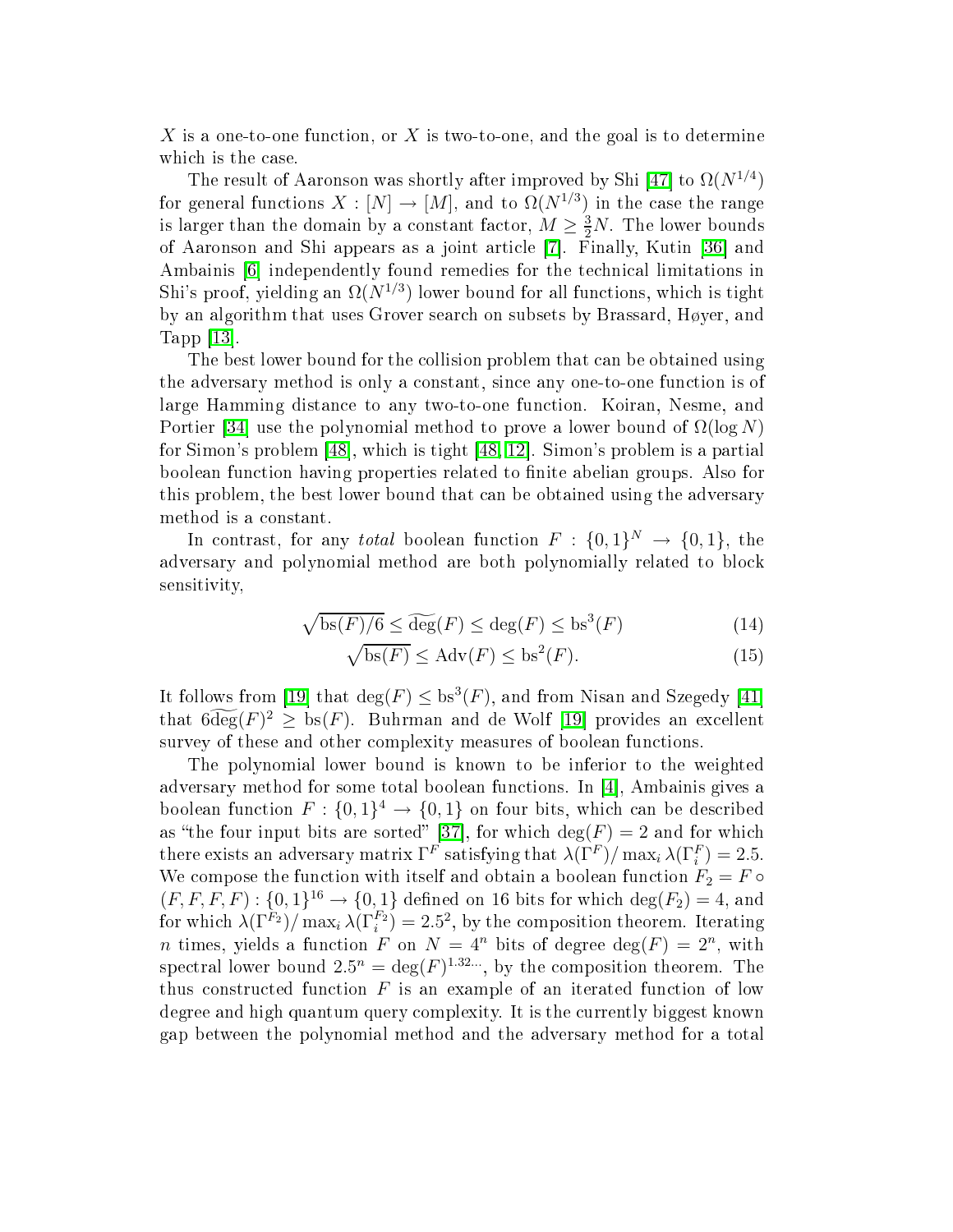function. Another iterated total function for which the adversary methods yield a lower bound better than the degree, is the function described by "all three input bits are equal"  $[4]$ .

The polynomial method is very suitable when onsidering quantum algorithms computing functions with error  $\epsilon$  that is sub-constant, whereas the adversary method is not formulated so as to capture such a fine-grained analysis. Buhrman, Cleve, de Wolf, and Zalka [10] show that any quantum algorithm for Grover's problem that succeeds in finding an index  $i$  for which  $x_i = 1$  with probability at least  $1 - \epsilon$ , provided one exists, requires  $\Omega(\sqrt{N \log(1/\epsilon)})$  queries to the oracle. A possibly more familiar example is that any polynomial approximating the parity fun
tion with any positive bias  $\epsilon > 0$  (as opposed to bias  $\frac{1}{6}$  where  $\frac{1}{6} = \frac{2}{3} - \frac{1}{2}$  $\frac{1}{2}$ ) has degree N, since any su
h polynomial gives rise to a univariate polynomial of no larger degree with N roots. Hence, any quantum algorithm computing the parity function with arbitrary small bias  $\epsilon > 0$  requires  $N/2$  queries to the oracle, which is tight.

A useful property of representing polynomials is that they compose. If p is a polynomial representing a function F, and polynomials  $q_1, q_2, \ldots, q_k$  represent functions  $G_1, \ldots, G_k$ , then  $p \circ (q_1, \ldots, q_k)$  represents  $F \circ (G_1, \ldots, G_k)$ , when well-defined. This composition property does not hold for approximating polynomials: if each sub-polynomial  $q_i$  takes the value 0.8, say, then we cannot say much about the value  $p(0.8,\ldots,0.8)$  since the value of p on non-integral inputs is not restricted by the definition of being an approximating polynomial. To a
hieve omposition properties, we require that the polynomials are insensitive to small variations of the input bits. Buhrman, Newman, Röhrig, and de Wolf give in [15] a definition of such polynomials, and refer to them as being robust.

 ${\bf Definition \ \ 12 \ \ (Robust \ \ polynomials \ \ [15]). \ \ } An \ \ approximate \ \ } N\!\cdot\!variate$ polynomial p is robust on  $S \subseteq \{0,1\}^N$  if  $|p(y) - p(x)| \leq \frac{1}{3}$  for every  $x \in S$ and  $y \in \mathbb{R}^M$  such that  $|y_i - x_i| \leq \frac{1}{3}$  for every  $i = 1, ..., M$ . The robust degree of a boolean function  $F : S \to \{0,1\}$ , denoted  $\text{rdeg}(F)$ , is the minimal degree of a robust polynomial approximating F .

Robust polynomials compose by definition. Buhrman et al. [15] show that the robust degree of any total function  $F: \{0,1\}^N \to \{0,1\}$  is  $O(N)$  by giving a lassi
al algorithm that uses a quantum subroutine for Grover's problem  $[27]$  which is tolerant to errors, due to Høyer, Mosca, and de Wolf  $[29]$ . Buhrman et al. [15] also show that  $\text{rdeg}(F) \in O(\deg(F) \log \deg(F))$  by giving a onstru
tion for turning any approximating polynomial into a robust polynomial at the cost of at most a logarithmic factor in the degree of  $F$ . This implies that for any composite function  $H = F \circ (G, \ldots, G)$ , we have  $deg(H) \in O(deg(F)deg(G)log deg(F))$ . It is not known whether this is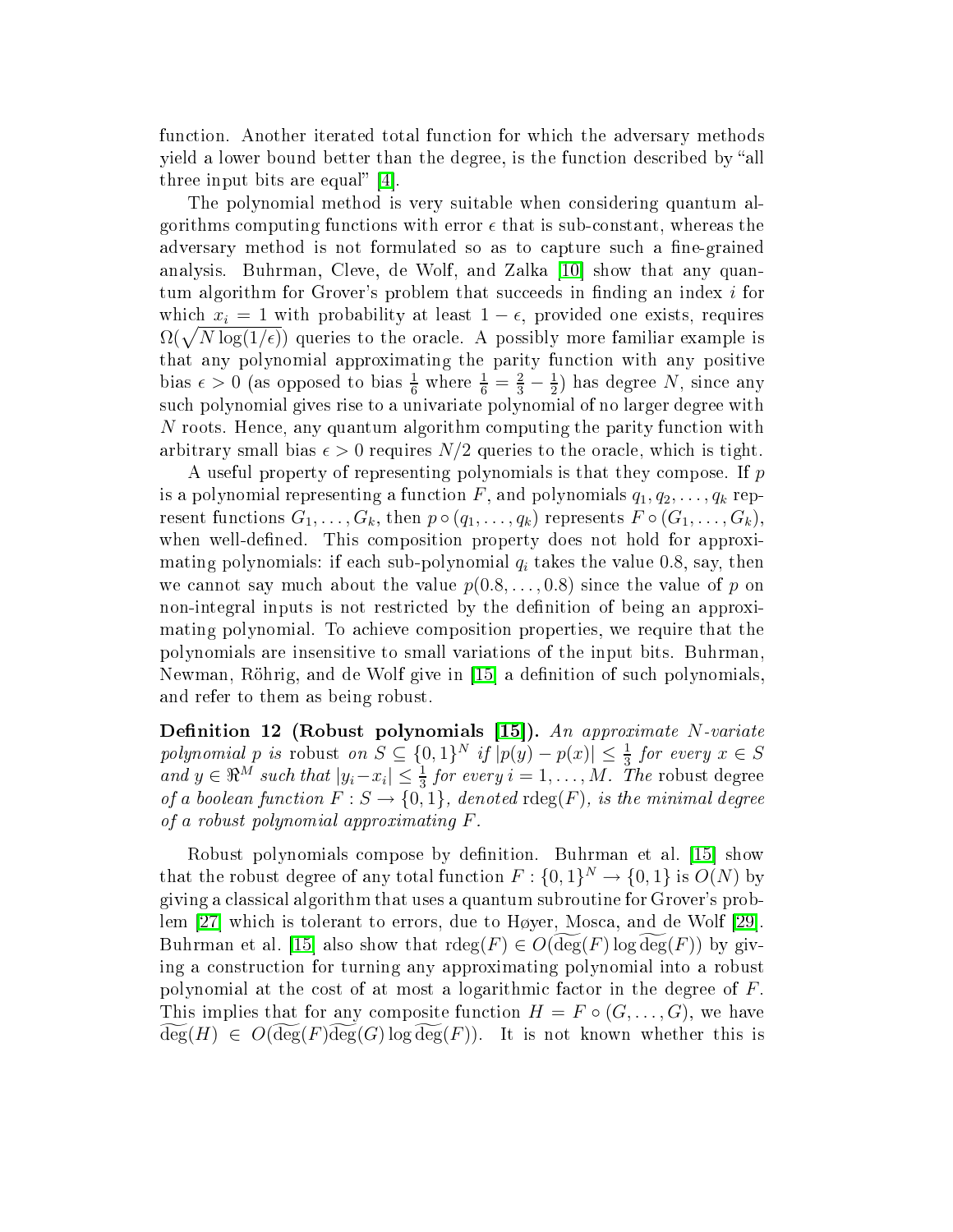tight. Neither is it known if the approximate degree of  $H$  can be significantly smaller than the product of the approximate degrees of  $F$  and  $G$ . The only known lower bound on the approximate degree of  $H$  is the trivial bound  $\Omega(\deg(F) + \deg(G)).$ 

An and-or tree of depth two is a composed function  $F \circ (G, \ldots, G)$  in which the outer function F is the logical AND of  $\sqrt{N}$  bits, and the inner function G is the logical OR of  $\sqrt{N}$  bits. By the unweighted adversary method, computing and-or trees of depth two requires  $\Omega(\sqrt{N})$  queries. Høyer, Mosca, and de Wolf [29] give a bounded-error quantum algorithm that uses  $O(\sqrt{N})$ queries, whi
h thus is tight. The existen
e of that algorithm implies that there exists an approximating polynomial for and-or tree of depth two of degree  $O(\sqrt{N})$ . No other characterization of an approximating polynomial for and-or trees of depth two of degree  $O(\sqrt{N})$  is currently known. The best known lower bound on the approximate degree of and-or trees of depth two is  $\Omega(N^{1/3})$ , up to logarithmic factors in N, by a folklore reduction from the element distinctness problem on  $\sqrt{N}$  integers [7].

#### <span id="page-21-0"></span>9 Con
luding remarks

We have been focusing on two methods for proving lower bounds on quantum query omplexity: the adversary method and the polynomial method. Adversary lower bounds are in general easy to ompute, but are limited by the certificate complexity. Known lower bounds are constructed by identifying hard input pairs, finding weights accordingly, and computing either the spe
tral norm of some matri
es, or applying the weighted method. Polynomial lower bounds may yield stronger bounds, but are hard to prove. Known lower bounds by the polynomial methods are constructed by identifying symmetries within the problem, reducing the number of input variables to one or two, and proving a lower bound on the degree of the redu
ed polynomial.

Barnum, Saks, and Szegedy give in [17] a third lower bound method that exa
tly hara
terizes the quantum query omplexity, but this strength turns out also to be its weakness: it is very hard to apply and every known lower bound obtained by the method an also be shown by one of the other two methods. In a very recent work, Ambainis [5] extends the adversary method and uses it to reprove a strong direct product theorem by Klauck, Spalek, and de Wolf [35] obtained by techniques that include the polynomial method. Klauck et al. [35] show that their strong direct product theorem implies good quantum time-space tradeoffs, including a quantum lower bound of  $T^2 \cdot S = \Omega(N^3)$  for sorting. A significant body of work have been conducted on lower bounds on communication complexity, primarily using the polynomial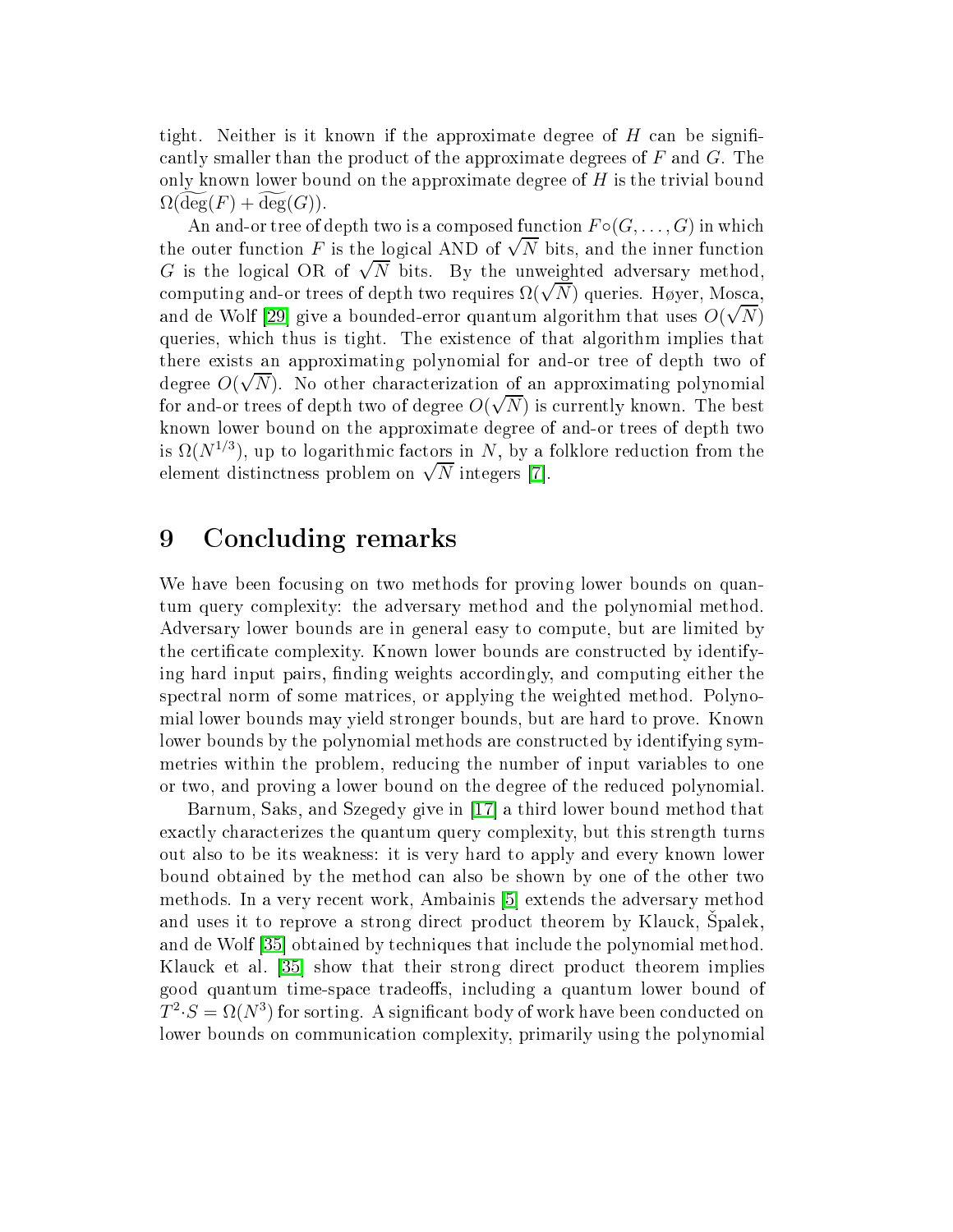method. We refer to de Wolf's excellent survey [55] as a possible starting point.

There is a range of problems for which we do not currently know tight quantum query bounds. One important example is binary and-or trees of logarithmic depth. A binary and-or tree on  $N = 4^n$  variables is obtained by iterating the function  $F(x_1, x_2, x_3, x_4) = (x_1 \wedge x_2) \vee (x_3 \wedge x_4)$  in total  $n$  times. The classical query complexity for probabilistic algorithms is  $\Theta(N^{0.753})$  [\[52,](#page-26-10) [49,](#page-26-11) 45]. No better bounded-error quantum algorithm is known. The best known lower bound on the quantum query complexity is  $\Omega(\sqrt{N})$ by embedding the parity function on  $\sqrt{N}$  bits and noting that the parity function has linear query complexity, which can be shown by either method.

Magniez, Santha, and Szegedy give in [40] a quantum algorithm for determining if a graph on N vertices contains a triangle which uses  $O(N^{1.3})$ queries to the adjacency matrix. The best known lower bound is  $\Omega(N)$  by the unweighted adversary method, and has been conjectured not to be tight  $[4]$ . The problem of triangle-identification is an example of a graph property, which is a set of graphs closed under isomorphism. Sun, Yao, and Zhang [53] show that there exists a non-trivial graph property of quantum query complexity  $O(\sqrt{N})$ , up to logarithmic factors in N.

Gasar
h, in a survey on private information retrieval, published in this Computational Complexity Column in the Bulletin [26], writes: "A field is interesting if it answers a fundamental question, or connects to other fields that are interesting, or uses techniques of interest." It is our hope that the reader will find that thus surveyed area of quantum lower bounds fulfills each of those three criteria.

#### A
knowledgments

We thank Michal Koucký and Kolja Vereshchagin for discussions on the proof of the spe
tral adversary bound.

#### <span id="page-22-1"></span><span id="page-22-0"></span>Referen
es

- [1] S. Aaronson. Quantum lower bound for the collision problem. In  $Pro$ eedings of 34th ACM Symposium on Theory of Computing, pages 635 642, 2002.
- [2] S. Aaronson. Lower bounds for local search by quantum arguments. In Proceedings of 36th ACM Symposium on Theory of Computing, pages 465474, 2004.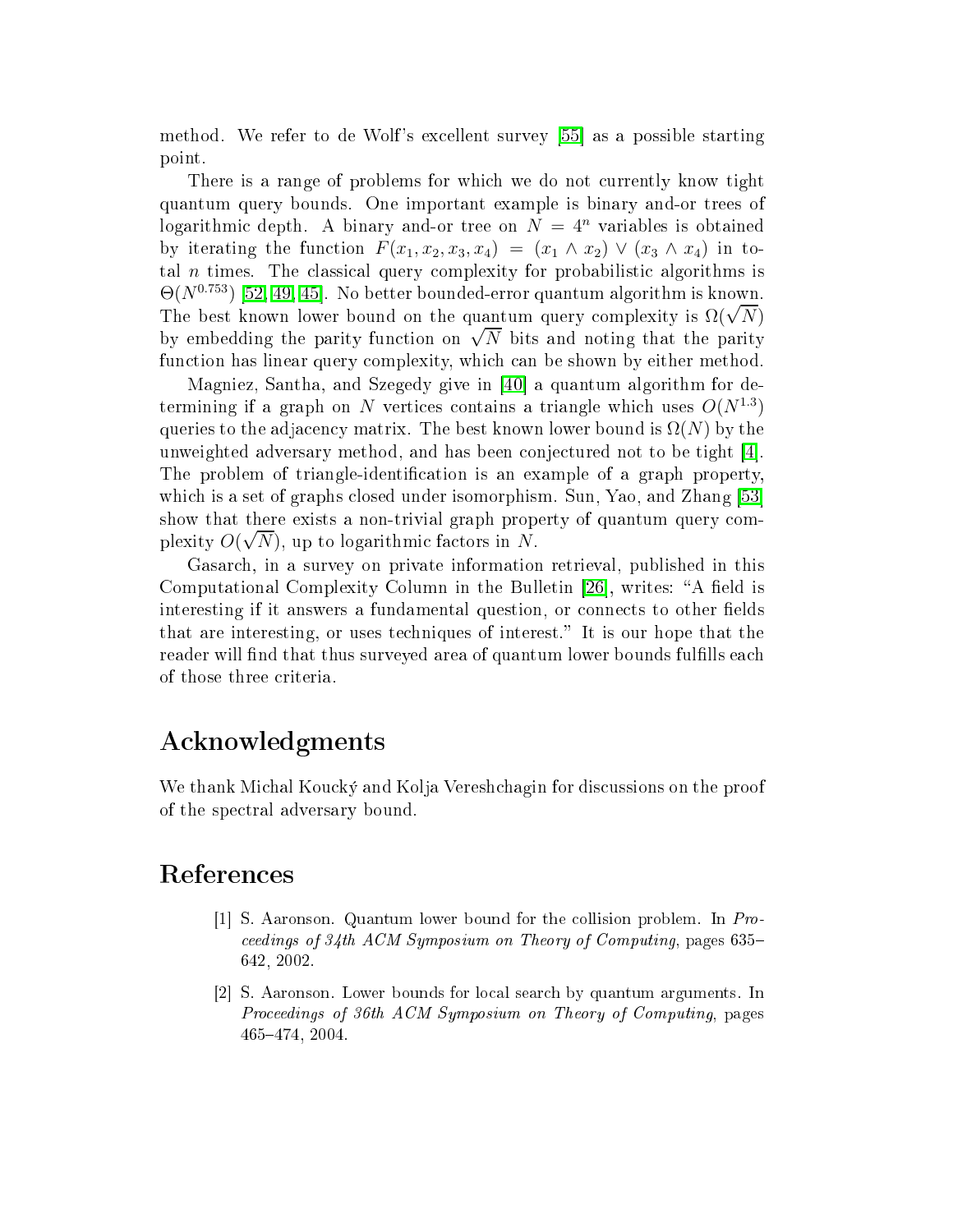- <span id="page-23-4"></span><span id="page-23-1"></span>[3] A. Ambainis. Quantum lower bounds by quantum arguments. Journal of Computer and System Sciences, 64:750-767, 2002.
- [4] A. Ambainis. Polynomial degree vs. quantum query complexity. In Proceedings of the  $\lambda\lambda$ th IEEE Symposium on Foundations of Computer Science, pages 230–239, 2003.
- <span id="page-23-5"></span> $[5]$  A. Ambainis. A new quantum lower bound method, with an application to strong direct product theorem for quantum search, quant-ph/0508200. 2005.
- <span id="page-23-9"></span>[6] A. Ambainis. Polynomial degree and lower bounds in quantum complexity: Collision and element distin
tness with small range. Theory of  $Computing, 1:37–46, 2005.$
- <span id="page-23-8"></span>[7] S. Aaronson and Y. Shi. Quantum lower bounds for the collision and the element distinctness problems. Journal of the  $ACM$ , 51(4):595–605. 2004.
- <span id="page-23-0"></span>[8] H. Bennett, E. Bernstein, G. Brassard, and U. Vazirani. Strengths and weaknesses of quantum computing. SIAM Journal on Computing  $26(5):1510-1523, 1997.$
- <span id="page-23-6"></span>[9] R. Beals, H. Buhrman, R. Cleve, M. Mosca, and R. de Wolf. Quantum lower bounds by polynomials. Journal of the  $ACM$ ,  $48(4)$ :778-797, 2001.
- <span id="page-23-2"></span>[10] H. Buhrman, R. Cleve, R. de Wolf, and Ch. Zalka. Bounds for smallerror and zero-error quantum algorithms. In Proceedings of the  $40th$ IEEE Symposium on Foundations of Computer Science, pages 358–368. 1999.
- <span id="page-23-7"></span>[11] R. Beigel. The polynomial method in circuit complexity. In *Proceedings* of the 8th Annual Structure in Complexity Theory Conference, IEEE Computer Society Press. pages 82–95, 1993.
- <span id="page-23-11"></span>[12] Gilles Brassard and Peter Høyer. An exact quantum polynomial-time algorithm for Simon's problem. In Pro
eedings of Fifth Israeli Symposium on Theory of Computing and Systems, pages 12–23, 1997.
- <span id="page-23-10"></span><span id="page-23-3"></span>[13] G. Brassard, P. Høyer, and A. Tapp. Quantum algorithm for the collision problem.  $SIGACT News$ ,  $28:14-19$ , 1997.
- [14] G. Brassard, P. Høyer, M. Mosca, and A. Tapp. Quantum amplitude amplification and estimation. In Quantum Computation and Quantum Information: A Millennium Volume, AMS Contemporary Mathematics Series, Volume 305, 2002.
- <span id="page-23-12"></span>[15] H. Buhrman, I. Newman, H. Röhrig, and R. de Wolf. Robust quantum algorithms and polynomials. In Proceedings of 22nd International Symposium on Theoretical Aspects of Computer Science, Lecture Notes in Computer Science 3404, 593-604, 2005.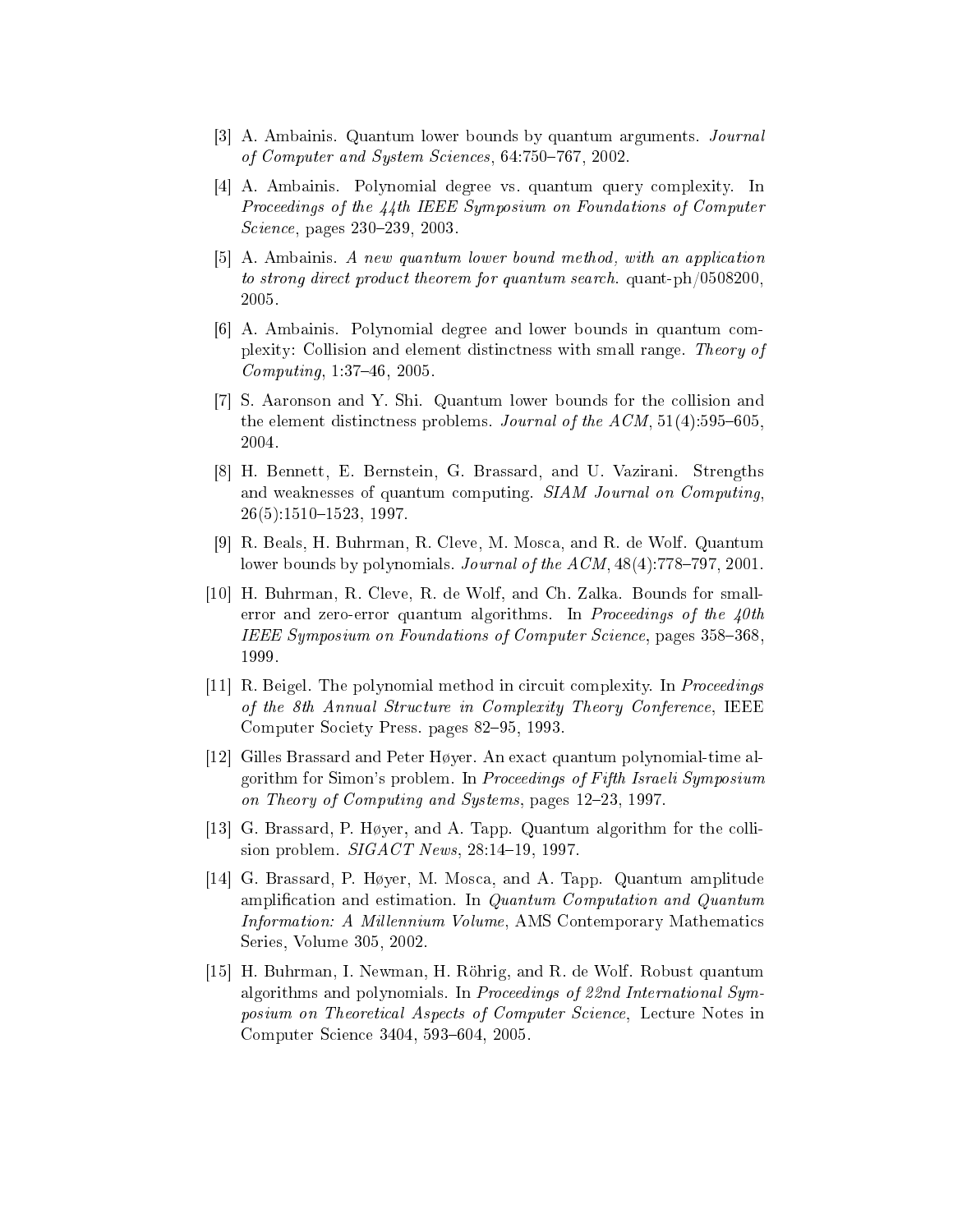- <span id="page-24-8"></span>[16] H. Barnum and M. Saks. A lower bound on the quantum query complexity of read-once functions. Journal of Computer and Systems Sciences. 69(2):244258, 2004.
- <span id="page-24-9"></span>[17] H. Barnum, M. Saks, and M. Szegedy. Quantum query complexity and semi-definite programming. In Proceedings of the 18th IEEE Conference on Computational Complexity, pages 179-193, 2003.
- <span id="page-24-5"></span>[18] C. H. Bennett and S. J. Wiesner. Communication via one- and twoparticle operators on Einstein-Podolsky-Rosen states. Physical Review Letters,  $69(20)$ :2881-2884, 1992.
- <span id="page-24-1"></span>[19] H. Buhrman and R. de Wolf. Complexity measures and decision tree complexity: A survey. Theoretical Computer Science,  $288(1)$ :21-43. 2002.
- <span id="page-24-4"></span>[20] R. Cleve, W. van Dam, M. Nielsen, and A. Tapp. Quantum entanglement and the communication complexity of the inner product function. In Proceedings of the 1st NASA QCQC conference, Lecture Notes in Computer Science 1509, pages 61–74, 1998.
- <span id="page-24-10"></span>[21] Ch. Dürr, M. Heiligman, P. Høyer, and M. Mhalla. Quantum query complexity of some graph problems. In Proceedings of 31st International Colloquium on Automata, Languages and Programming, Lecture Notes in Computer Science 3142, pages 481-493, 2004.
- <span id="page-24-6"></span>[22] D. Deutsch and R. Jozsa. Rapid solution of problems by quantum computation. Proceedings of the Royal Society, London, A439:553-558. 1992.
- <span id="page-24-3"></span>[23] M. Ettinger and P. Høyer, and E. Knill. The quantum query complexity of the hidden subgroup problem is polynomial. *Information Processing* Letters, 91(1):43-48, 2004.
- <span id="page-24-11"></span><span id="page-24-7"></span>[24] E. Farhi, J. Goldstone, S. Gutmann, and M. Sipser. *Invariant quantum* algorithms for insertion into an ordered list. quant-ph/9901059, 1999.
- [25] L. Fortnow and J. D. Rogers. Complexity limitations on quantum computation. Journal of Computer and System Sciences, 59(2):240-252. 1999.
- <span id="page-24-12"></span>[26] W. Gasarch. A survey on private information retrieval. The computational complexity column, in the *Bulletin of the EATCS*,  $82:72-107$ , 2004.
- <span id="page-24-2"></span>[27] L. K. Grover. A fast quantum mechanical algorithm for database search. In Proceedings of 28th ACM Symposium on Theory of Computing, pages 212219, 1996.
- <span id="page-24-0"></span>[28] D. Gross. The Future of Physics. CERN Colloquium, January 26, 2005. CERN, Switzerland.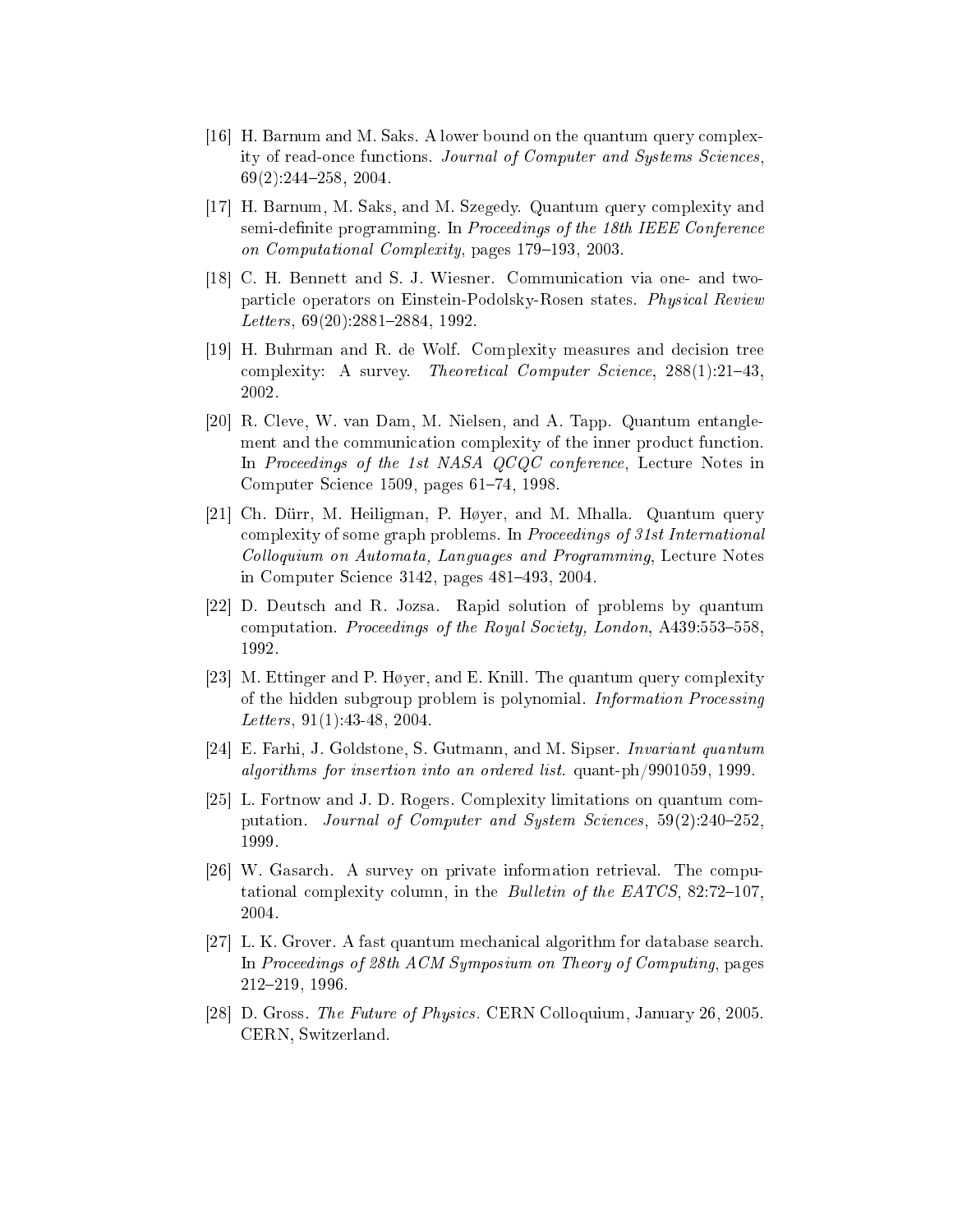- <span id="page-25-4"></span>[29] P. Høyer, M. Mosca, and R. de Wolf. Quantum search on bounded-error inputs. In Proceedings of 30th International Colloquium on Automata, Languages and Programming, Lecture Notes in Computer Science 2719. pages 291-299, 2003.
- <span id="page-25-2"></span>[30] P. Høyer, J. Neerbek, and Y. Shi. Quantum complexities of ordered searching, sorting, and element distinctness. Algorithmica, 34(4):429– 448, 2002.
- <span id="page-25-0"></span>[31] A. S. Holevo. Bounds for the quantity of information transmitted by a quantum communication channel. Problemy Peredachi Informatsii,  $9(3):3-11$ , 1973. English translation is *Problems in Information Trans* $mission, 9:177-183, 1973.$
- <span id="page-25-7"></span><span id="page-25-1"></span>[32] P. Høyer and R. Spalek. Tight adversary bounds for composite functions quant-ph/0509067, 2005.
- <span id="page-25-10"></span>[33] M. B. Jacokes, A. J. Landahl, and E. Brookes. An improved quantum algorithm for searching an ordered list. Manuscript, 2005.
- [34] P. Koiran, V. Nesme and N. Portier. A quantum lower bound for the query complexity of Simon's problem. In Proceedings of 32nd International Colloquium on Automata, Languages and Programming, Lecture Notes in Computer Science 3580, pages 1287-1298, 2005.
- <span id="page-25-8"></span>[35] H. Klauck, R. Špalek, and R. de Wolf. Quantum and classical strong direct product theorems and optimal time-space tradeoffs. In Proceedings of the 45th IEEE Symposium on Foundations of Computer Science. pages 12-21, 2004.
- <span id="page-25-9"></span><span id="page-25-6"></span>[36] S. Kutin. Quantum lower bound for the collision problem with small range. Theory of Computing,  $1:29-36$ ,  $2005$ .
- [37] S. Laplante, T. Lee, and M. Szegedy. The quantum adversary method and formula size lower bounds. In Proceedings of 20th IEEE Conference on Computational Complexity, 2005.
- <span id="page-25-5"></span>[38] S. Laplante and F. Magniez. Lower bounds for randomized and quantum query complexity using Kolmogorov arguments. In Proceedings of 19th IEEE Conferen
e on Computational Complexity, pages 294304, 2004.
- <span id="page-25-12"></span><span id="page-25-3"></span>[39] R. Mathias. The spectral norm of a nonnegative matrix. Linear Algebra and its Applications, 139:269-284, 1990.
- [40] F. Magniez, M. Santha, and M. Szegedy. Quantum algorithms for the triangle problem. In Proceedings of 16th ACM-SIAM Symposium on Discrete Algorithms, pages 1109-1117, 2005.
- <span id="page-25-11"></span>[41] N. Nisan and M. Szegedy. On the degree of boolean functions as real polynomials. In Pro
eedings of 24th ACM Symposium on Theory of  $Computing$ , pages  $462-467$ , 1992.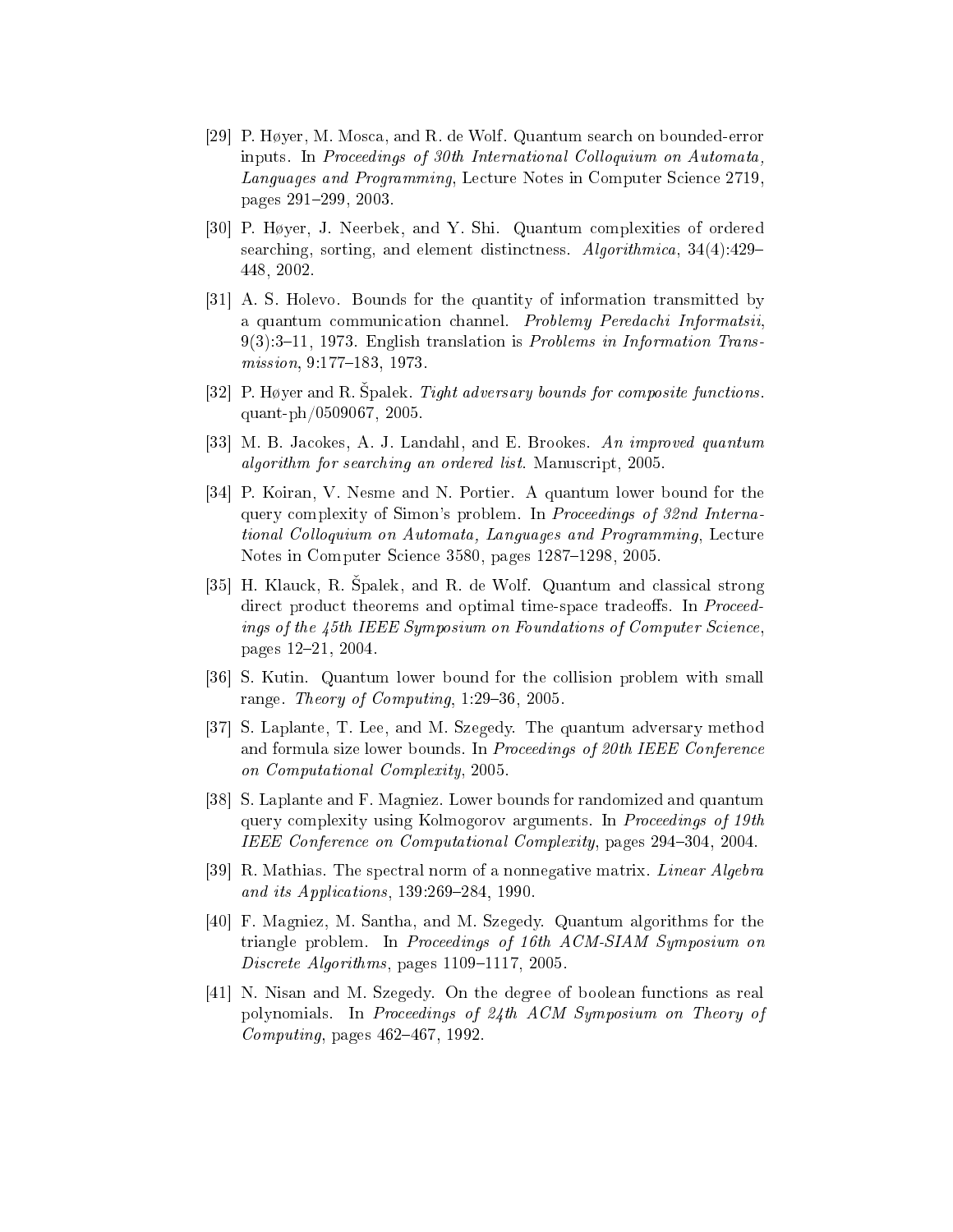- <span id="page-26-3"></span>[42] A. Nayak and F. Wu. The quantum query complexity of approximating the median and related statistics. In Proceedings of 31st  $ACM$  Symposium on Theory of Computing, pages 384-393, 1999.
- <span id="page-26-6"></span>[43] R. Paturi. On the degree of polynomials that approximate symmetric boolean functions (preliminary version). In Proceedings of the 24th ACM  $Symposium$  on Theory of Computing, pages  $468-474$ , 1992.
- <span id="page-26-5"></span>[44] K. Regan. Polynomials and combinatorial definitions of languages. In Complexity Theory Retrospective II, Springer-Verlag, pages 261-293, 1997.
- <span id="page-26-12"></span><span id="page-26-1"></span>[45] M. Santha. On the Monte Carlo decision tree complexity of read-once formulae. Random Structures and Algorithms,  $6(1)$ :75-87, 1995.
- <span id="page-26-7"></span>[46] Ch. Seife. "What are the limits of conventional computing?" Science. 309(5731):96, 1 July 2005.
- [47] Y. Shi. Quantum lower bounds for the collision and the element distinctness problems. In Proceedings of the 43rd Annual Symposium on the Foundations of Computer Science, pp. 513-519, 2002.
- <span id="page-26-11"></span><span id="page-26-8"></span>[48] D. R. Simon. On the power of quantum computation.  $SIAM$  Journal on Computing,  $26(5)$ :1474-1483, 1997.
- <span id="page-26-4"></span>[49] M. Snir. Lower bounds on probabilistic decision trees. Theoretical Computer Science, 38:69-82, 1985.
- [50] M. Santha and M. Szegedy. Quantum and classical query complexities of local search are polynomially related. In *Proceedings of the 36th ACM* Symposium on Theory of Computing, pages  $494-501$ ,  $2004$ .
- <span id="page-26-2"></span>[51] R. Spalek and M. Szegedy. All quantum adversary methods are equivalent. In Proceedings of 32nd International Colloquium on Automata, Languages and Programming, Lecture Notes in Computer Science 3580, pages 1299-1311, 2005.
- <span id="page-26-10"></span>[52] M. Saks and A. Wigderson. Probabilistic boolean decision trees and the complexity of evaluating games trees. In *Proceedings of the 27th Annual* Symposium on Foundations of Computer Science, pages 29-38, 1986.
- <span id="page-26-13"></span>[53] X. Sun, A. C. Yao, and S. Zhang. Graph properties and circular functions: How low can quantum query complexity go? In Proceedings of 19th IEEE Conference on Computational Complexity, pages 286–293, 2004.
- <span id="page-26-9"></span><span id="page-26-0"></span>[54] L. G. Valiant. Three problems in computer science. *Journal of Associ*ation of Computing Machinery,  $50(1)$ :96-99, 2003.
- [55] R. de Wolf. Quantum communication and complexity. Theoretical Computer Science, 287(1): 337-353, 2002.